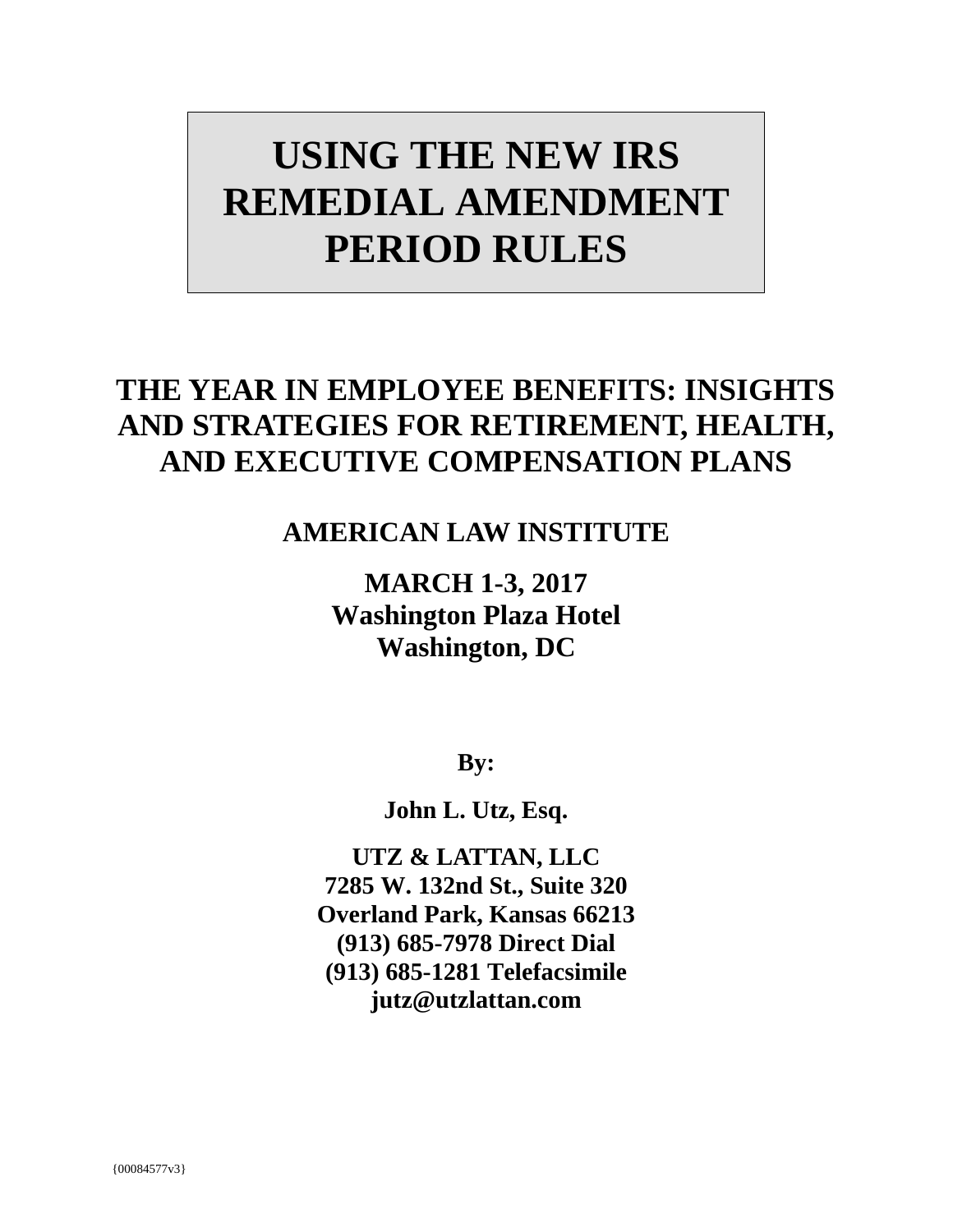## **USING THE NEW IRS REMEDIAL AMENDMENT PERIOD RULES**

**By John L. Utz Utz & Lattan, LLC jutz@utzlattan.com (913) 685-7978**

### **TABLE OF CONTENTS**

| When Must a Qualified Retirement Plan Be Amended? Introductory Thoughts 1            |
|--------------------------------------------------------------------------------------|
|                                                                                      |
|                                                                                      |
|                                                                                      |
|                                                                                      |
|                                                                                      |
| Determination Letter Application Extends Deadline for Corrective Amendment  6        |
|                                                                                      |
|                                                                                      |
| Let's Reminisce: Effect of Revenue Procedure 2007-44 on Remedial Amendment Period  7 |
|                                                                                      |
|                                                                                      |
| Extension of Remedial Amendment Period for Non-Governmental Plans  10                |
|                                                                                      |
|                                                                                      |
|                                                                                      |
|                                                                                      |
|                                                                                      |
|                                                                                      |
|                                                                                      |
|                                                                                      |
|                                                                                      |
|                                                                                      |
| Examples of Extended Remedial Amendment Period Under Revenue Procedure 2016-37  13   |
|                                                                                      |
|                                                                                      |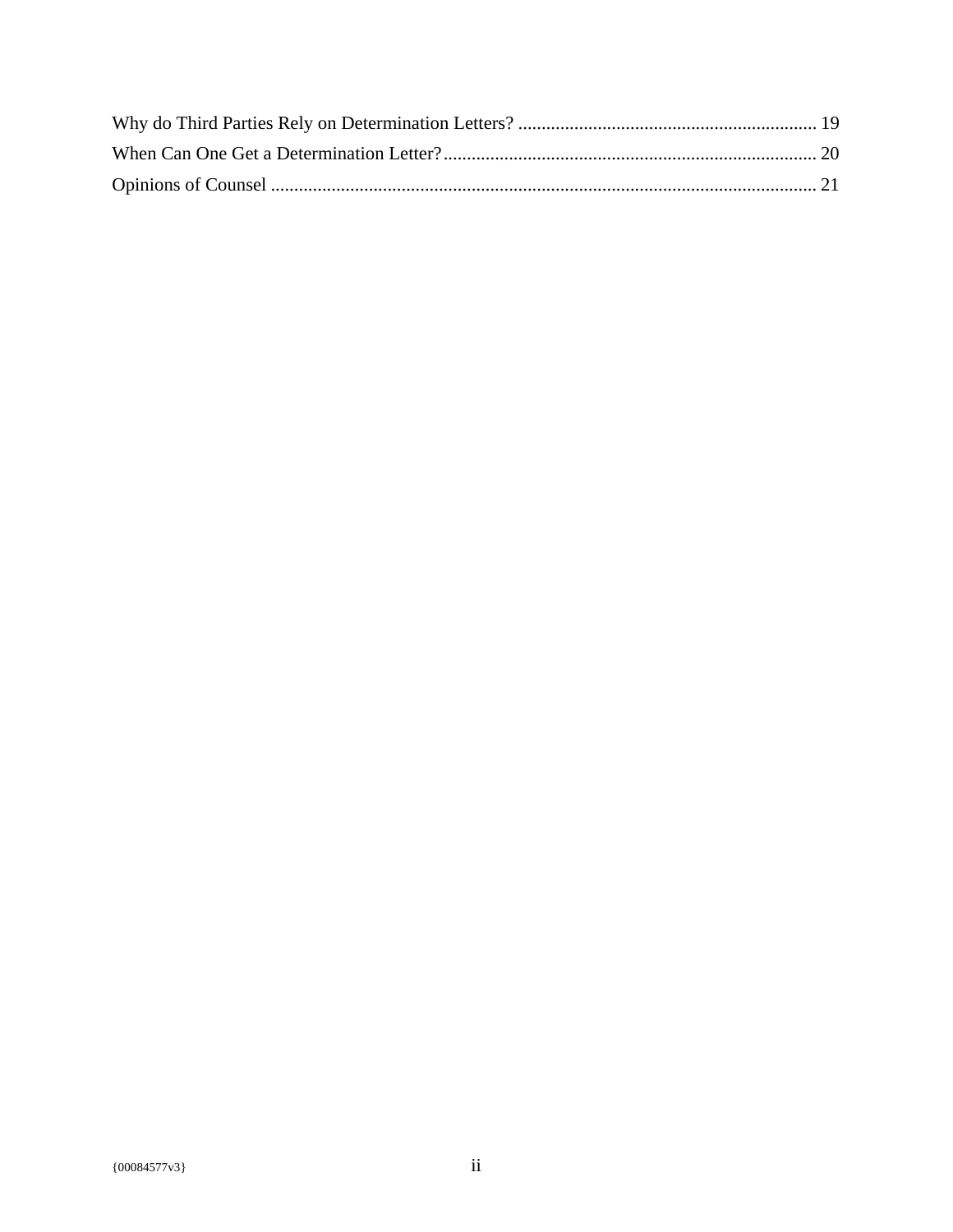#### **USING THE NEW IRS REMEDIAL AMENDMENT PERIOD RULES**

#### **By John L. Utz Utz & Lattan, LLC jutz@utzlattan.com (913) 685-7978**

When Must a Qualified Retirement Plan Be Amended?: Introductory Thoughts. When we think about the laws that apply to employee benefit programs, we typically think first about the Employee Retirement Income Security Act of 1974 ("ERISA") and the Internal Revenue Code (the "Code" or the "Tax Code"). What do ERISA and the Tax Code tell us about when a qualified retirement plan must be amended? Well, ERISA tells us surprising little. I say surprisingly little because there aren't many fiduciary obligations under ERISA (only four), and yet one of them is to follow the terms of the plan document (unless doing so would be inconsistent with Titles I or IV of ERISA). ERISA § 404(a)(1)(D). Given the importance ERISA attaches to following the plan document, you might think it would tell us the deadline by which a plan must be amended to reflect a change in plan terms. In particular, it would seem important in administering and interpreting a plan to know whether, and in what circumstances, a plan administrator may anticipate changes it expects to be made to the plan document. Nonetheless, ERISA's statutory provisions, and related Department of Labor regulations, tell us precious little of value about the deadline for incorporating plan changes into a plan document, other than as part of the anticutback/protected benefit rules of ERISA Section 204(g).

So, ERISA doesn't explicitly tell us much about when a qualified retirement plan (or other employee benefit program) must be amended to effectuate a change. What about the Tax Code?<sup>1</sup> As the reader well knows, the Tax Code's rules governing qualified retirement plans are lengthy and complex. And as with any complex set of rules, smart and knowledgeable people can read and understand those rules differently. This is a point of particular sensitivity since to enjoy the tax benefits accorded qualified retirement plans, it is important that the plan document be written and administered in a fashion consonant with the IRS' interpretation of the rules. Although the qualified retirement plan rules seem to grow inexorably more complicated, and correspondingly more confusing to some of us, even the quaintly simpler rules in effect prior to ERISA's enactment in 1974 were complicated enough, and the stakes for failing to satisfy those requirements were great enough, that the IRS began permitting employers and other plan sponsors to submit qualified retirement plan documents to the IRS for its review as early as the first half of the 1950s, and, on a less formal basis, apparently as early as the first half of the 1940s.<sup>2</sup>

 $\overline{a}$ 

<sup>&</sup>lt;sup>1</sup> I know many Tax Code provisions of interest are technically in Title II of ERISA, and realize that many, though certainly not all, of the important rules governing qualified retirement plans are duplicated in parallel provisions in Parts 2 and 3 of Title I of ERISA. Nonetheless, in this outline I will follow the common practice among employee benefits professionals of using the term "ERISA" to mean only the provisions of Titles I and IV of the Employee Retirement Income Security Act of 1974. In referring to the Tax Code, I will typically be thinking of the provisions of Subchapter D of Chapter 1 of Subtitle A of the Tax Code – that is, Sections 401 et seq. 2

<sup>&</sup>lt;sup>2</sup> See Rev. Rul. 32 (1953); Rev. Rul. 54-172; and the following excellent resources: Comments from the Groom Law Firm to the IRS dated October 1, 2015 (concerning IRS Announcement 2005-19); Comment from the ERISA Industry Committee ("ERIC") to the IRS dated October 1, 2015 (concerning IRS Announcement 2015-19); and the IRS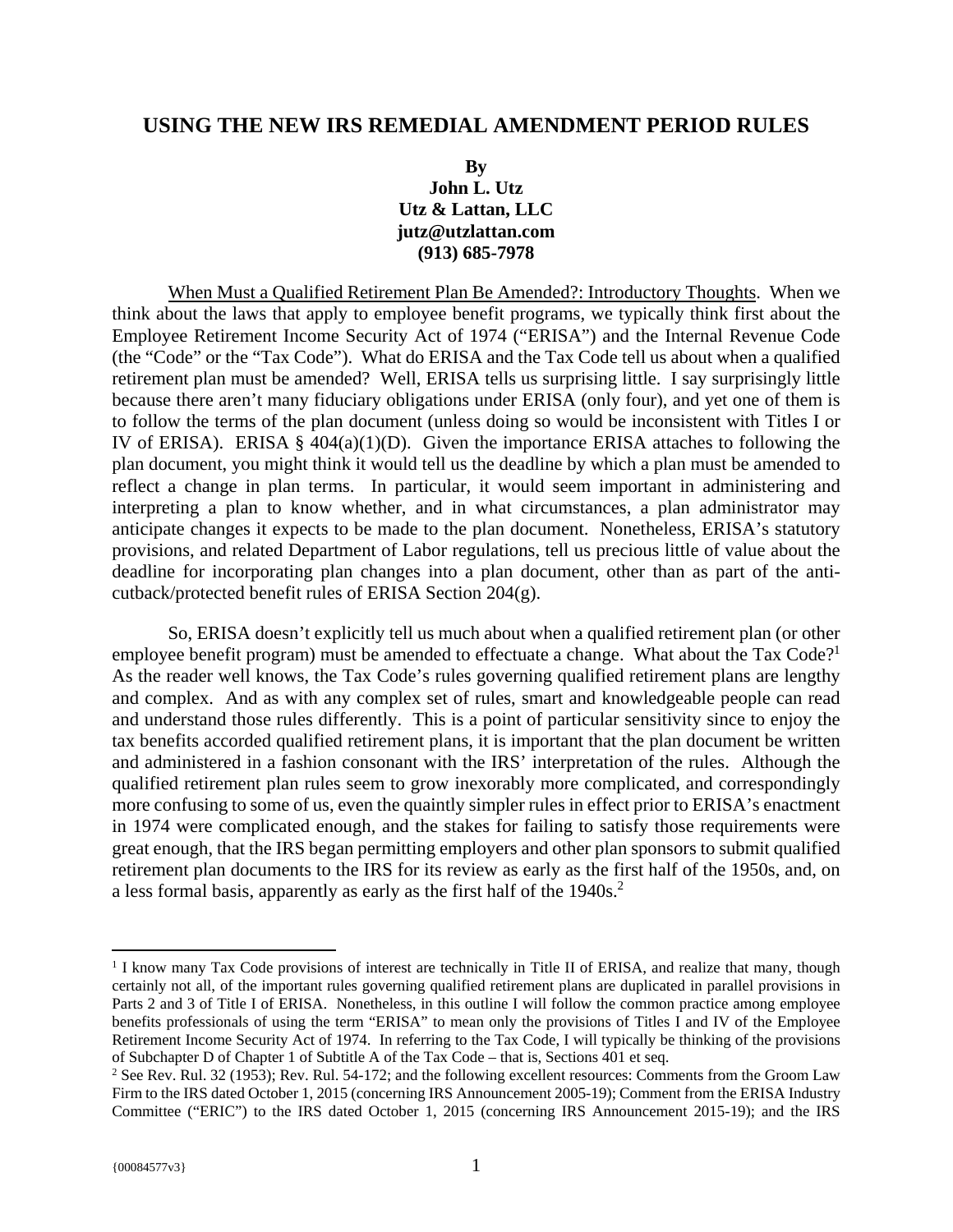We know the determination letter program (for individually designed plans) will be markedly circumscribed under IRS Announcement 2015-19, IRS Notice 2016-03, and IRS Revenue Procedures, 2016-37 and 2017-4. And, of course, there has been public mourning about this. To properly consider the consequences of this effective elimination of the type of determination letter program we have known our entire professional lives, it is important to understand when qualified retirement plans may be amended retroactively. That is the key to understanding whether the maiming of the determination letter program matters. After all, if an employer or other plan sponsor has unlimited ability to retroactively amend a plan, it becomes relatively unimportant whether the IRS will issue a determination letter saying the form of the plan appears consistent with the Tax Code requirements for qualified retirement plans. That is because if a flaw in the plan document were later discovered, it could then be fixed by way of a retroactive amendment. And that is all a determination letter addresses – whether a plan document properly incorporates the Tax Code's qualification requirements, not whether the plan is being properly administered or otherwise operated. See, generally, Rev. Proc. 2017-4, Section 9.02.

Actually, this is an oversimplification. Even if we could retroactively amend a plan to meet the Tax Code's qualification requirements, we would still worry whether doing so is permitted under ERISA. And, relatedly, we would need to consider the efficacy of a retroactive amendment in the face of potential participant claims for benefits promised under the terms of the plan in effect prior to the retroactive amendment.

But these ERISA issues are typically not the focus of our thinking when we consider the evisceration of the determination letter program. Instead, we think about whether a plan meets the Tax Code's requirements for qualified retirement plans. Actually, more accurately and specifically, we usually consider whether the IRS will think the plan meets those requirements, and whether other parties will think the IRS thinks so. Those other parties wanting assurance that the IRS will believe the plan document is compliant may include plan auditors, lenders to the plan sponsor, parties to a merger or acquisition involving the plan sponsor, certain investment vehicles, private litigants challenging the availability of a prohibited transaction exemption or other favorable rule under ERISA accorded to plans only if they are qualified (such as prohibited transaction exemptions and anti-cutback relief for ESOPs), the Department of Labor, the Securities and Exchange Commission, banking regulators, other state or federal government agencies interpreting rules with favorable provisions for qualified retirement plans, and courts considering private litigation or actions brought by government agencies where the relevant rule depends on whether a plan is qualified (such as may be the case in bankruptcy litigation involving a plan participant).

So, let's look at what the Tax Code and Treasury Regulations say about when a retirement plan that is intended to be qualified may be retroactively modified. Again, it bears repeating that if one is interested only in whether a plan document meets the qualification requirements, and not what plan terms may be enforced by participants or other parties, this retroactivity question is the whole ballgame.

 $\overline{a}$ 

Advisory Committee on Tax Exempt and Government Entities (ACT) Report of Recommendations dated June 9, 2010 (specifically, the recommendation titled "Analysis and Recommendations Regarding the IRS' Determination Letter Program").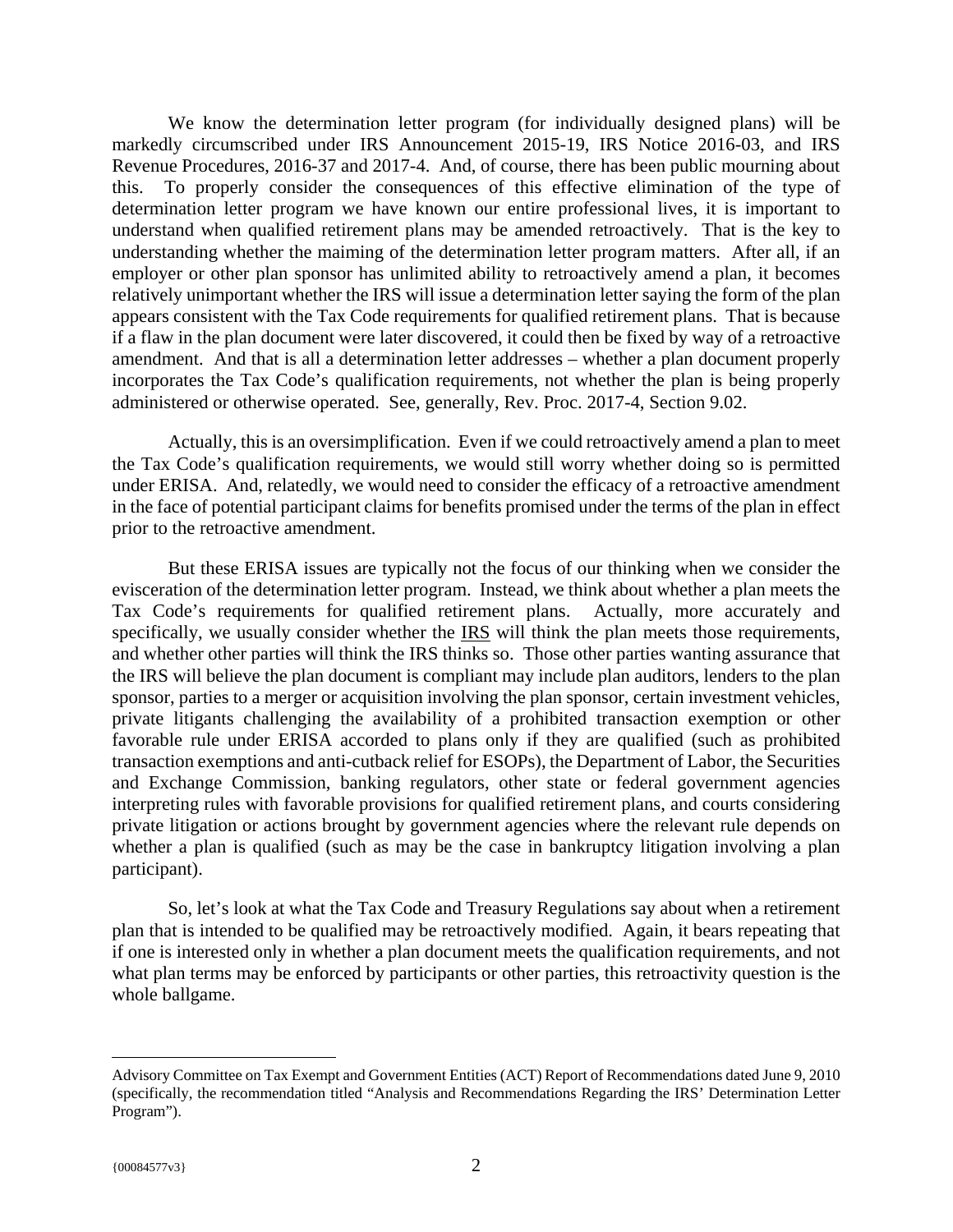Need for Ability to Retroactively Amend. It is a practical necessity that employers and other plan sponsors have some ability to retroactively change the terms of their qualified retirement plans. Otherwise, a plan, as initially adopted, would need to be "perfect." And any change in the qualified plan rules, whether effected by statutory modification, regulatory change, or court interpretation, would need to be reflected in the plan document by the time that change is effective. In some circumstances, this might be impossible or close to it. Consider, for example, the Supreme Court's conclusions in *City of Los Angeles Dept. of Water & Power v. Manhart*, 433 U.S. 702 (1978) and *Arizona Governing Comm. v. Norris*, 463 U.S. 1073 (1983), concerning gender discrimination in defined benefit plans that the Court held violated Title VII, invalidating a very common practice among plans at the time, and *U.S. v. Windsor*, 133 S. Ct. 2675 (2013), holding the Defense of Marriage Act to be unconstitutional at a time when a substantial number of qualified retirement plans did not treat same-sex spouses as spouses for purposes of the Tax Code's survivor annuity rules. One might argue that while these cases directly affected qualified plans, they did not expressly and specifically interpret the Tax Code's qualified plan requirements. That is fair, but the Supreme Court's decision in *Central Laborers' Pension Fund v. Heinz*, 541 U.S. 739 (2004) addressed the ERISA anti-cutback rule that is duplicated in the Tax Code's qualified plan requirements. Absent some period to allow plans to adjust to that interpretation, certain plans – those that had taken action akin to that addressed in *Heinz* – would have a disqualifying defect that could not be remedied. As it turns out, this qualification defect could be remedied (or perhaps more accurately, forgiven) under relief from retroactivity offered by the IRS, but the fundamental point is that fixing some qualification errors may require retroactive modification of the plan document.

More generally, given that a court holding is typically an interpretation of a law already in effect, rather than an announcement of some future change in law, without the ability to retroactively amend a plan (or have a prior disqualifying defect forgiven by the IRS), plan sponsors might not be able to comply with judicial interpretations of qualified plan rules that differ from those sponsors', and the IRS', prior understanding of those rules.

Statutory Retroactive Amendment Relief: Code Section 401(b). So, what do the Tax Code and Treasury Regulations say about the ability to retroactively amend a plan that is intended to be qualified? The Tax Code addresses on its face the ability to retroactively modify a plan to meet the Tax Code's qualified retirement plan requirements. Specifically, Code Section 401(b) reads as follows:

#### **(b) Certain retroactive changes in plan**

A stock bonus, pension, profit-sharing, or annuity plan shall be considered as satisfying the requirements of subsection [401](a) for the period beginning with the date on which it was put into effect, or for the period beginning with the earlier of the date on which there was adopted or put into effect any amendment which caused the plan to fail to satisfy such requirements, and ending with the time prescribed by law for filing the return of the employer for his taxable year in which such plan or amendment was adopted (including extensions thereof) or such later time as the Secretary may designate, if all provisions of the plan which are necessary to satisfy such requirements are in effect by the end of such period and have been made effective for all purposes for the whole of such period.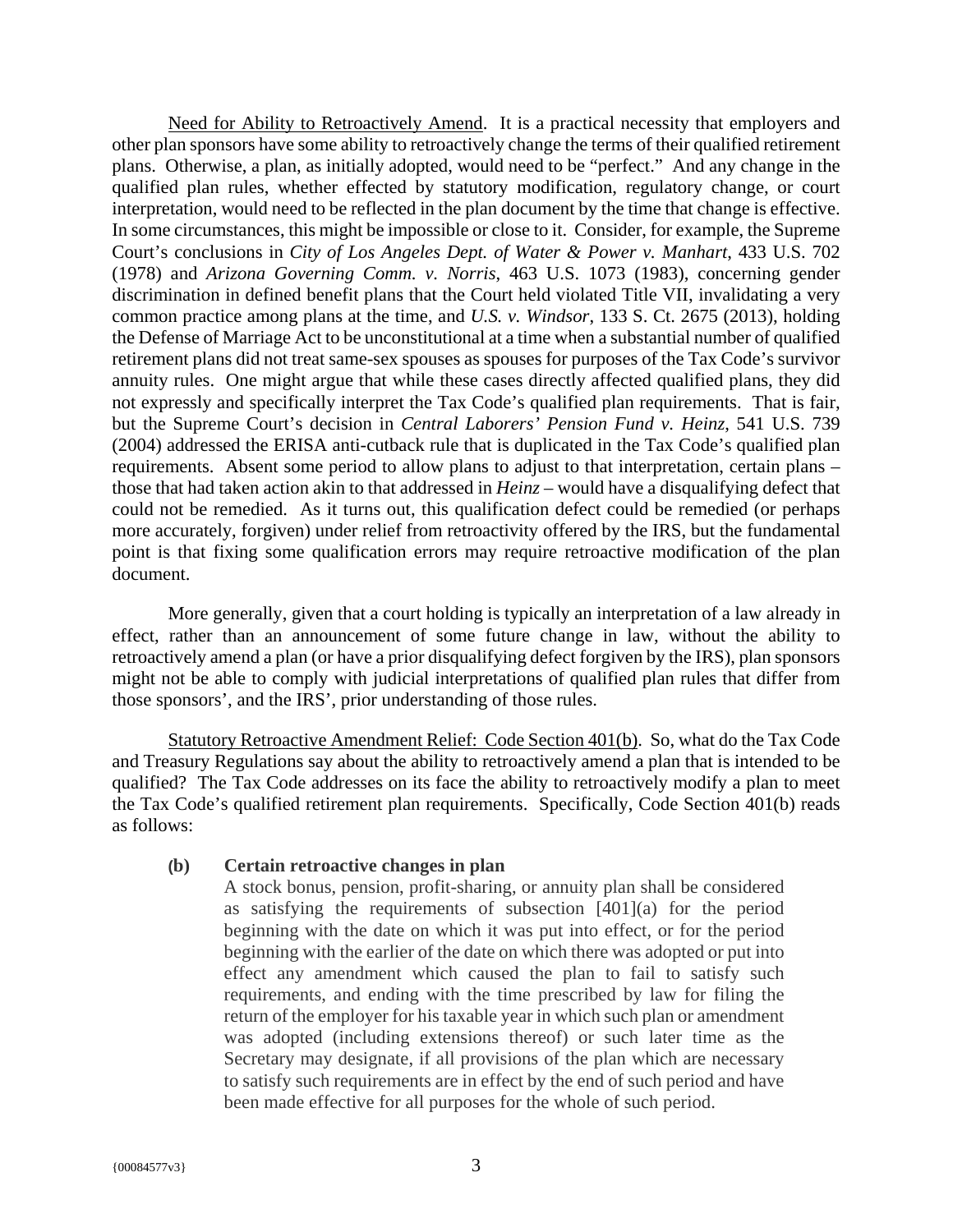Notice that under the statutory provision above the deadline for retroactively adopting a corrective amendment ends with the due date for the employer's tax return for the year in which the plan or amendment was adopted (including extensions), or such later time as the Secretary of the Treasury may designate. Treasury regulations do, in fact, extend (and elaborate on) this deadline, notably in the event a determination letter application is filed by the otherwise applicable deadline for retroactive correction. If a determination letter application is timely filed, the plan sponsor typically gets 91 days after the issuance of a favorable determination to make any changes necessary to make the plan compliant. Treas. Reg. § 1.401(b)-1(e)(3)(i). As the reader knows, the changes to be made during that 91 day period are typically changes the IRS has, during its consideration of the determination letter application, indicated need to made for the plan to be qualified. A draft amendment reflecting these changes will usually have been submitted to the IRS in proposed form during the back and forth between the IRS agent reviewing the application and the attorney for (or other representative of) the plan sponsor. And the favorable determination will normally state that it is conditioned on the timely adoption of the proposed, corrective amendment.

We note as an aside that the statutory provision above, read literally, allows a retroactive amendment to correct a plan's failures only if the corrective amendment is perfect. That is, the statutory provision allows a retroactive corrective amendment "if all provisions of the plan which are necessary to satisfy [the qualified plan] requirements are in effect by the [deadline] and have been made effective for all purposes for the whole of [the retroactive correction period]."

Treasury Regulations: Remedial Amendment Period. The regulations associated with Code Section  $401(b)$  – the statutory provision above permitting retroactive correction – are found at Treasury Regulation Section 1.401(b)-1. These regulations call the period for which retroactive correction may be the "**remedial amendment period**." Treas. Reg. § 1.401(b)-1(a), (d). The last day of the remedial amendment period is the deadline for making a corrective amendment. The regulations permit retroactive correction back to the beginning of the remedial amendment period. It is rare for the beginning of the remedial amendment period to be of concern because the remedial amendment period usually begins early enough. Specifically, in the case of a new plan, the remedial amendment period begins on the date the plan is put into effect. In the case of an amendment to an existing plan that causes the plan to fail to meet the qualified plan requirements, the remedial amendment period begins on the date the amendment is adopted or put into effect, whichever is earlier. Treas. Reg.  $\S$  1.401(b)-1(d)(1)(i) and (ii).

So far, so good. But there is more to consider. What about the absence of a required provision in an ongoing plan (that is, in a plan that is not new) that causes the plan to fail to meet the qualified plan requirements? What is the beginning of the remedial amendment period for that failure? In particular, what about, for example, a failure to amend a plan in a timely fashion for a change in the Tax Code, Treasury regulations, or Treasury or IRS interpretations of the law? In the case of certain major statutory changes (ERISA, TEFRA, TRA '86, OBRA '86, and OBRA '87) (or a provision "integral to" a qualification requirement changed by those statutes), the remedial amendment period begins when those changes became effective. Treas. Reg. § 1.401(b)-  $1(d)(1)(iii)$ . So, that's good too.

But what about a plan's failure to include a provision reflecting changes in the law not effected by one of the statutes listed in the paragraph above? Fortunately, the Treasury has explicit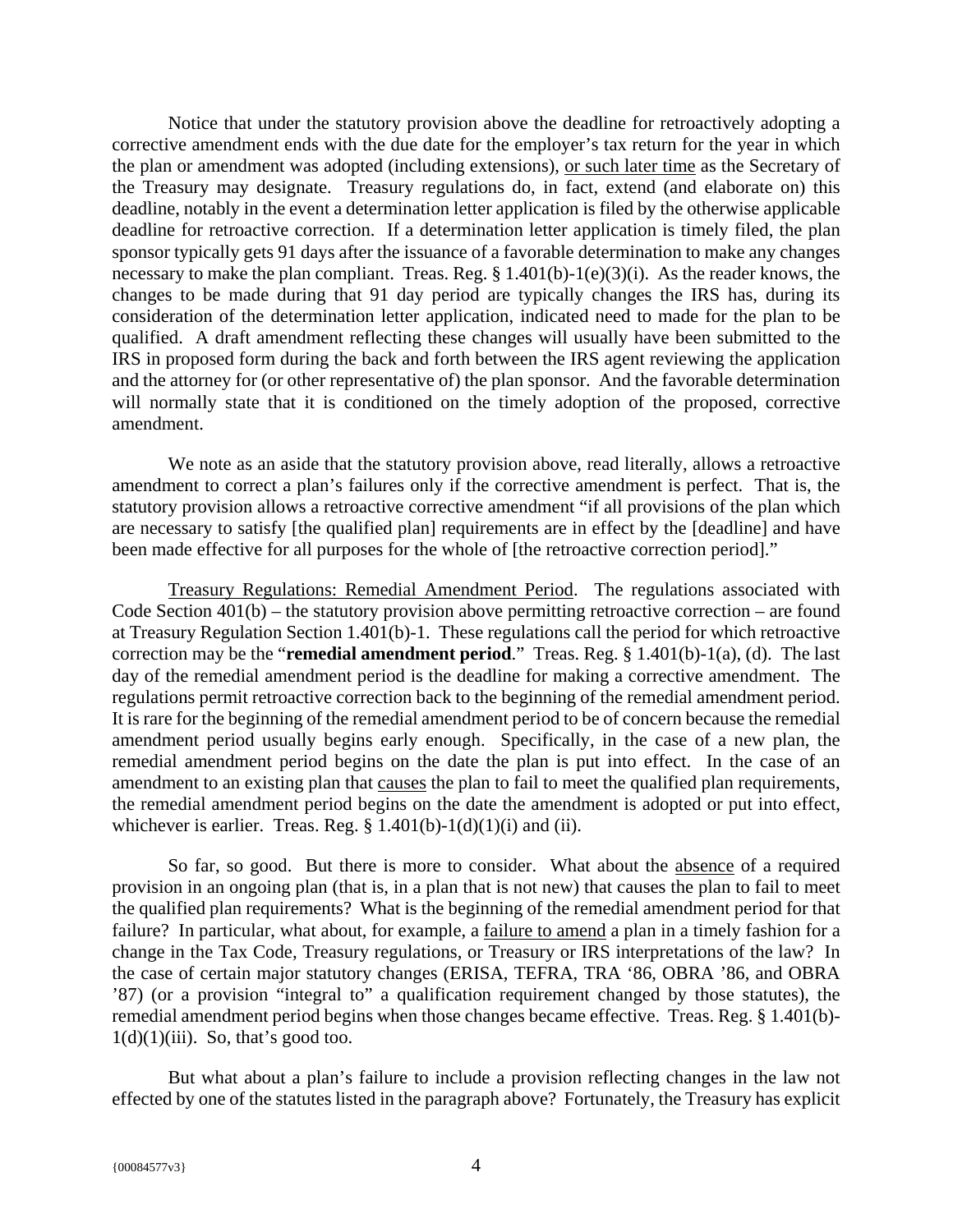authority under its regulations to designate as "disqualifying provisions" other plan provisions that result in the failure of the plan to satisfy the qualification requirements by reason of a change in those qualification requirements. If so designated, these disqualifying plan provisions can be retroactively corrected back to the date the change in qualification requirements became effective (as can plan provisions that are "integral to" the qualification requirements that were changed). Treas. Reg. § 401(b)-1(d)(1)(iv) and (v), and -1(b)(3). The Treasury has often used this authority on an ad hoc basis to give plan sponsors time to incorporate into their plan documents new or changed qualification requirements.

The concern with whether the beginning date of a remedial amendment period is early enough arises in this latter scenario, if it arises at all – that is, where the Tax Code's qualification requirements change but the plan's existing provisions do not satisfy the requirements as modified. In this event, practitioners need to carefully observe what the IRS may say about whether the change is one it has designated as a disqualifying provision eligible for retroactive correction under the Treasury's discretionary authority described in the preceding paragraph. As noted earlier, the IRS often designates plan provisions that fail to comply with changes in the law as disqualifying provisions, thereby enabling employers and other plan sponsors to retroactively amend their plans to comply. But if the Treasury does not do so, any amendment necessary to conform a plan to a change in qualification requirements would need to be adopted, and in effect, by the date the new qualification requirement becomes effective.

Disqualifying Provisions. Before moving on, let me say a bit about the term "disqualifying provision." That is the term Treasury regulations use to describe the types of plan document defects that enjoy the benefit of the rules above permitting retroactive correction. If we were to examine the definition of "disqualifying provision," you would therefore hear an echo of the discussion above. Let's do that, since doing so will not only add precision to the analysis, but will also reinforce the points made above.

For a new plan, these "disqualifying provisions" include the absence of a provision from the plan that causes the plan to fail to meet the qualified plan requirements applicable to the plan as of the plan's effective date. Treas. Reg.  $\S$  1.401(b)-1(b)(1). For an existing plan, the term "disqualifying provision" includes an amendment that modifies the plan in a way that causes the plan to fail to meet the qualification requirements as of the date the amendment is first made effective. *Ibid*. This does not include the failure to amend the plan to meet a qualification requirement. But the term "disqualifying provision" also includes a plan provision that results in the failure of the plan to meet the qualification requirements by reason of a change in those requirements effected by ERISA, TEFRA, TRA '86, OBRA '86, and OBRA '87. Treas. Reg. § 1.401(b)-1(b)(2). Note that this includes a failure to amend for those statutes only to the extent the failure to amend leaves in place an old provision that is inconsistent with the listed statutes. But what if there is an absence of a provision that results in the failure? As I will explain a couple paragraphs below, other provisions of the regulations offer relief in that circumstance – that is, where an existing plan fails to reflect a new requirement.

Under a rule that is very important with respect to changes in the law, the term "disqualifying provision" includes a plan provision designated by the IRS as a disqualifying provision that either (a) results in the failure of a plan to meet the qualification requirements by reason of a change in those requirements, or (b) is "integral to" a qualification requirement that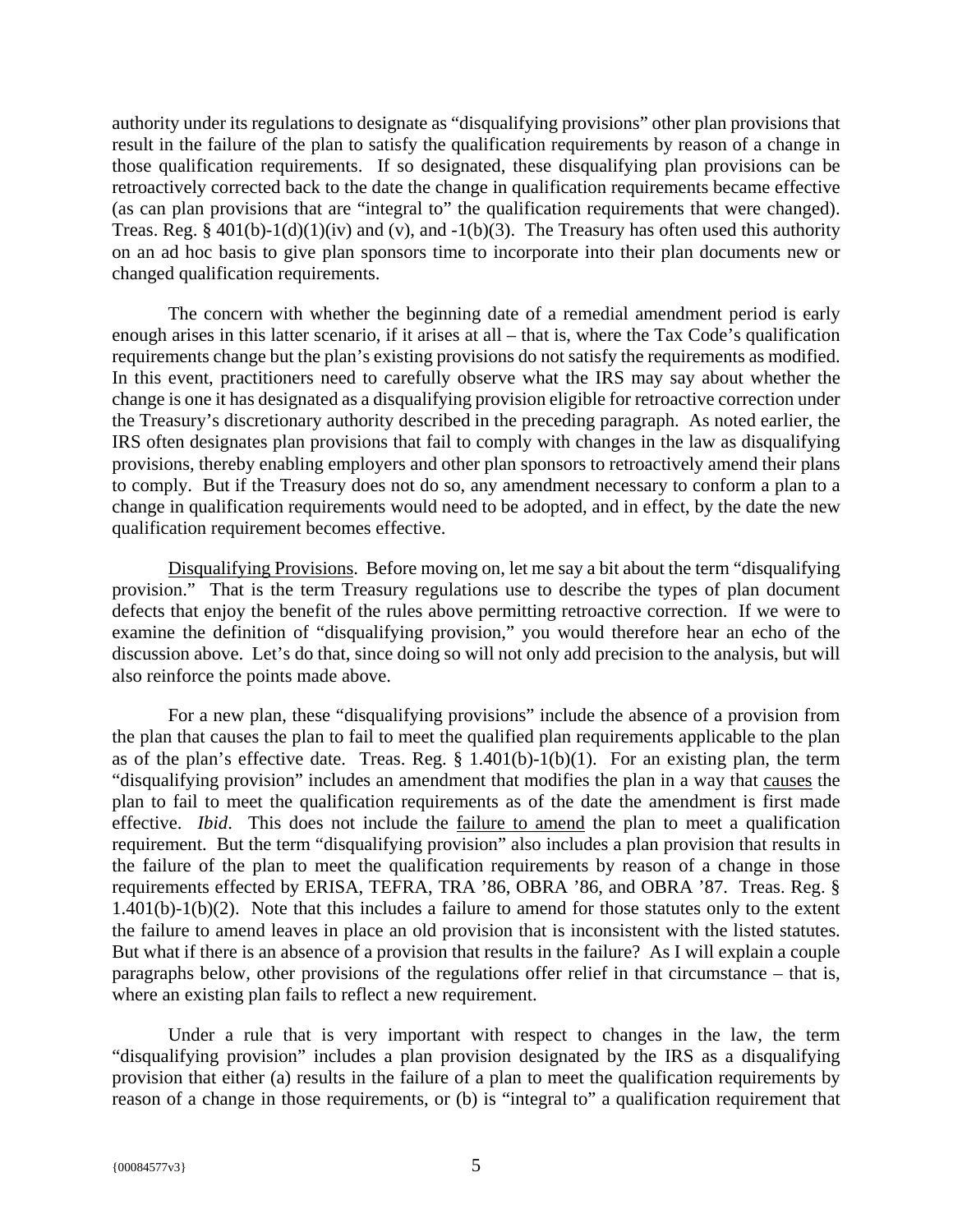has been changed. Treas. Reg.  $\S$  1.401(b)-1(b)(3). Plan provisions can be designated by the IRS as disqualifying provisions under this rule only in revenue rulings, notices, or other guidance published in the Internal Revenue Bulletin. Treas. Reg. § 1.401(b)-1(c)(2). And where the IRS has designated a provision as a disqualifying provision in this way, it may impose limits and additional rules regarding amendments that may be made with respect to the disqualifying provision during the correction period (that is, during the "remedial amendment period"). Treas. Reg.  $§$  1.401(b)-1(c)(3).

Notice that in describing what constitutes a "disqualifying provision," the regulations generally refer to a plan provision that results in a failure to meet the qualification requirements. But what about the absence from a plan of a required provision? Well, in the case of a new plan, the absence of a provision needed to meet the qualification requirements is a "disqualifying provision" eligible to be corrected through a retroactive plan amendment. Treas. Reg. § 1.401(b)- 1(b)(1). With respect to the other categories of disqualifying provisions above (those relating to changes in the qualification requirements made by specified acts, such as ERISA, or changes in the qualification requirements specifically designated by the IRS), the regulations indicate that a disqualifying provision includes the absence from a plan of a provision required by, or if applicable, integral to, the applicable change to the qualification requirements, if the plan was in effect on the date the change became effective with respect to the plan. Treas. Reg. § 1.401(b)-  $1(c)(1)$ .

Deadline for Corrective Amendment. A corrective amendment must be made by the last day of the remedial amendment period in order for a retroactive change to save the plan from failing to meet the Tax Code's qualification requirements. Treas. Reg.  $\S 1.401(b)$ -1(a). For a new single employer plan, the deadline under the regulations for adopting a corrective amendment is the deadline, including extensions, for filing the income tax return of the employer for the employer's taxable year in which the plan was put into effect, or the last day of the first plan year, if later. Treas. Reg. § 1.401(b)-1(d)(2)(i)(A) and (ii)(A). For a plan maintained by more than one employer, the deadline is the last day of the tenth month following the last day of the plan year in which the plan was put into effect. Treas. Reg.  $\S 1.401(b) - 1(d)(2)(iii)$ .

Generally, in the case of a plan amendment that affirmatively violates the qualification requirements, the deadline under the regulations for adopting a corrective amendment to a single employer plan is the latest of the following: (a) the deadline, including extensions, for filing the income tax return of the employer for the taxable year in which the amendment is adopted or made effective, whichever is later, or (b) the last day of the plan year in which the amendment is adopted or made effective, whichever is later. Treas. Reg.  $\S$  1.401(b)-1(c)(2)(i) and (ii). For a plan maintained by more than one employer, the deadline is typically the last day of the  $10<sup>th</sup>$  month following the last day of the plan year in which the amendment is adopted or made effective, whichever is later. Treas. Reg.  $\S$  1.401(b)-1(c)(2)(iii). As explained more fully later, Revenue Procedure 2016-37 has slightly extended this corrective amendment deadline. For a plan that is missing provisions necessary to comply with a change in qualification requirements, the deadline for adopting a corrective amendment has typically been set in the IRS guidance designating the change as eligible for "disqualifying provision" treatment.

Determination Letter Application Extends Deadline for Corrective Amendment. For individually designed plans, the regulations indicate that if by the end of the remedial amendment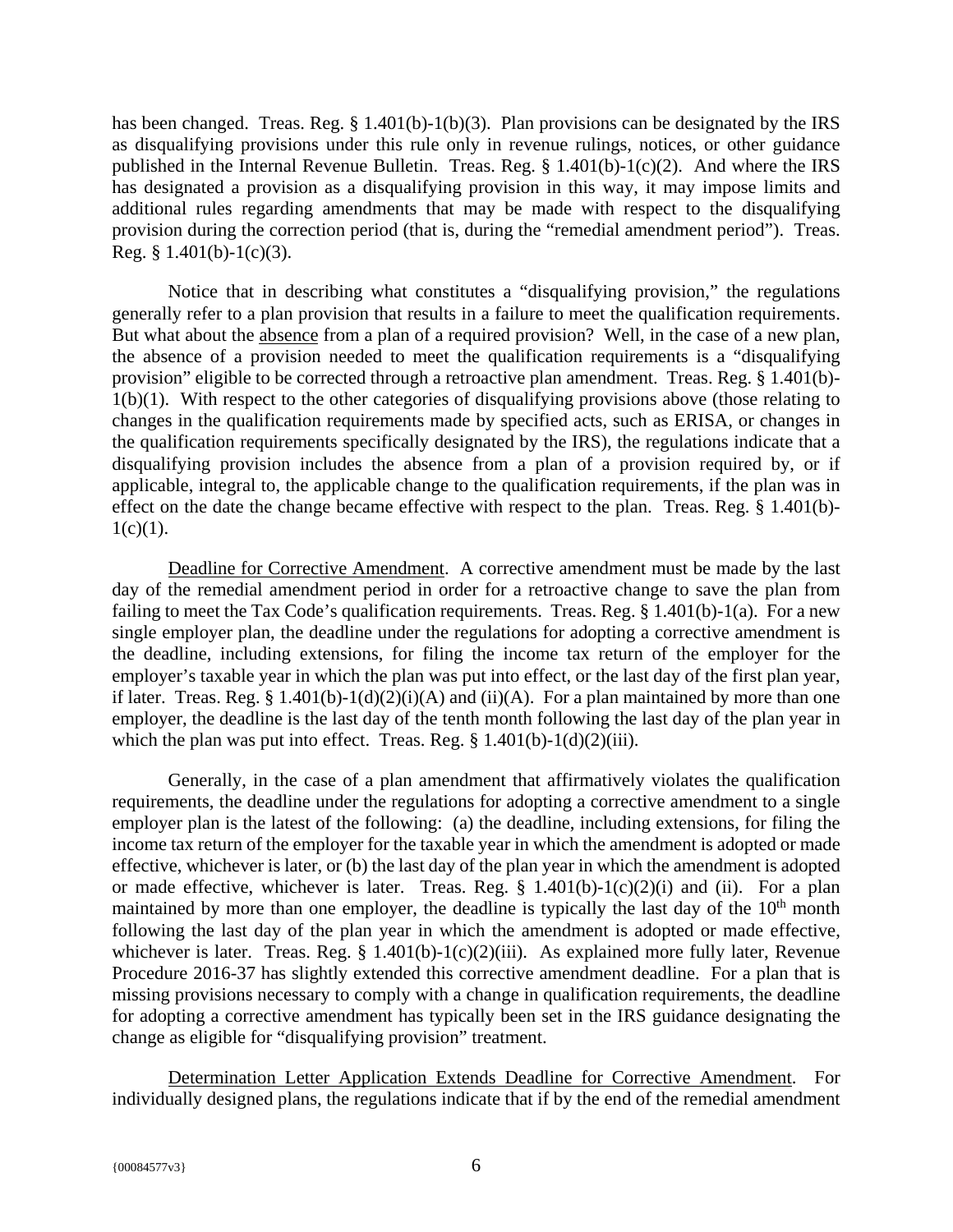period the employer or plan administrator files a determination letter request with respect to the initial or continuing qualification of the plan (or for a trust that is a part of the plan), the remedial amendment period is extended. In that event, the remedial amendment period is extended until the expiration of 91 days after (a) the date on which notice of a final determination is issued by the IRS, the determination letter request is withdrawn, or the determination letter request is otherwise "finally disposed of" by the IRS, or (b) if a petition is timely filed with the Tax Court for a declaratory judgment under Code Section 7476 with respect to the final determination or the failure of the IRS to make a final determination, the date on which the Tax Court's decision becomes final. Treas. Reg. § 1.401(b)-1(e)(3).

Discretionary Extension of RAP. The IRS has the discretion to extend the remedial amendment period, and may allow a particular plan to be amended after expiration of its remedial amendment period. Treas. Reg. § 1.401(b)-1(f). With regard to a particular plan, a request for extension of time must be submitted prior to the expiration of the remedial amendment period, or within such time thereafter as the IRS considers reasonable under the circumstances.

Aside About the Beginning Date of the Remedial Amendment Period: Code Section 401(b) says, on its face, that where a plan amendment causes a plan to fail to meet the qualified plan requirements, if the plan is retroactively modified to correct this error, the plan will be protected back to the earlier of the date the amendment was adopted or put into effect. This, of course, is as far back as one would need the relief afforded by Section  $\overline{401(b)}$  given that it is the earliest date as of which the amendment could have caused a failure.

But what about the failure to amend the plan in a timely fashion to reflect a change in the relevant qualification requirements? If that error is timely corrected by the last day of the remedial amendment period, so there is protection under the Section 401(b) regulations, does that protection go back only to the date the new or modified qualification requirements became effective – that is, to the beginning of the remedial amendment period (Treas. Reg. § 1.401(b)-1(d)(1)(iii) and (iv)) – or does the protection conceivably extend to an earlier date? Consider, for example, whether a plan could use a remedial amendment period associated with a change in the law to effectively retroactively amend the plan to a date prior to the effective date of the change, in order to correct defects dating from an earlier time? Presumably a plan could not do so. Not only would this be a curious result, a careful reading of the regulations seems to preclude it. In describing the relief available under the remedial amendment period rules, the regulations say a plan that does not satisfy the qualification requirements on any day solely as the result of a disqualifying provision will be considered to have satisfied those requirements if properly amended in time (that is, by the end of the remedial amendment period with respect to that disqualifying provision). In the case of a change in the law, the disqualifying provision is the failure of the plan to meet the qualification requirements by reason of that change. But there could be no such failure prior to the effective date of the change. Since the relief provided by the regulations applies only to a plan's failure that is solely a result of a disqualifying provision, relief would not extend to a date earlier than the date the change in qualification requirements became effective.

Let's Reminisce: Effect of Revenue Procedure 2007-44 on Remedial Amendment Period. When the IRS, in Revenue Procedure 2007-44, introduced five-year remedial amendment cycles for individually designed plans, and six-year remedial amendment cycles for pre-approved plans, it also changed the deadline for making retroactive corrective amendments. This made sense since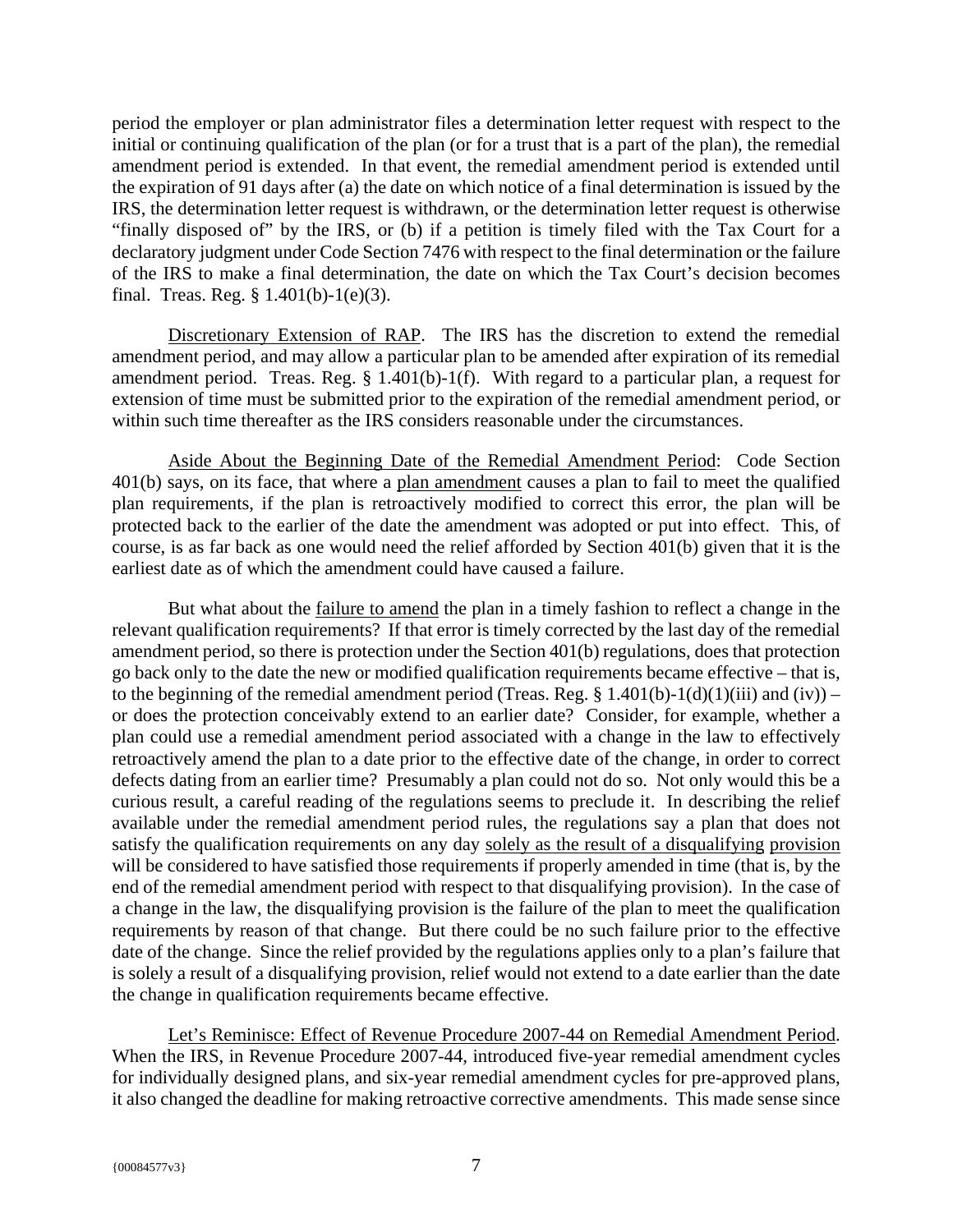after this new schedule for requesting determination letters was put in place, the old deadline for adopting a corrective amendment could expire before a plan sponsor was permitted to submit an on-cycle determination letter application. This mattered because the remedial amendment period is extended to the 91<sup>st</sup> day after receipt of a determination letter, but only if a determination letter application is filed by what would otherwise be the end of the remedial amendment period. And this extension is a practical necessity to accommodate any changes the IRS requires during the course of its determination letter application review. So, without an extension of the remedial amendment period to match the new remedial amendment cycle rules, on-cycle determination letter applications could not have been filed early enough to preserve this extension.

The IRS harmonized (a) the old statutory and regulatory remedial amendment period rules with (b) the new remedial amendment cycle paradigm by extending the remedial amendment period. Specifically, in the case of a disqualifying provision that was a provision of, or absence of a provision from, a new plan, the remedial amendment period was extended to the end of the applicable remedial amendment cycle that included the date on which the remedial amendment period would otherwise have ended under the Treasury regulations. This assumed the plan was intended, in good faith, to be qualified. Rev. Proc. 2007-44, Section 5.03(1). This same extension applied to disqualifying provisions of the type where the employer adopted an amendment to an existing plan that caused the plan to fail to meet the qualification requirements. Again, this assumed the amendment was adopted timely and in good faith, with the intent of maintaining the qualified status of the plan. This extension was available whether or not the amendment was required to be adopted. *Ibid*.

A similar extension of the remedial amendment period applied where an employer (or other plan sponsor) reasonably and in good faith determined during a period when an "interim amendment" to reflect a qualification change would otherwise have been required that, in fact, no amendment was required because the change did not impact the provisions of the written plan document. Rev. Proc. 2007-44, Section 5.03(2). Under this rule, if an employer decided an amendment was not required, but the IRS concluded that it was, the plan could still have been corrected by the end of the five-year remedial amendment cycle (for individually designed plans). Note, though, that if an amendment was required to the adopted before expiration of the remedial amendment cycle (under the amendment deadlines for "interim amendments" described in the next paragraph), but was not timely adopted (for reasons other than a determination made reasonably and in good faith that the amendment was not required), the remedial amendment period was not extended to the end of the remedial amendment cycle.

Revenue Procedure 2007-44 also set out the general deadline for the timely adoption of plan amendments. Other than for governmental plans and tax-exempt employers, the deadline to adopt an "interim amendment" was the end of the remedial amendment period under the old Treasury regulation provisions. An "interim amendment" was generally an amendment with respect to a plan provision that (i) resulted in the failure of the plan to satisfy the qualification requirements by reason of a change in those requirements that was effective after December 31, 2001, or (ii) was integral to a qualification requirement that was changed effective after December 31, 2001 (but only if the provision was integral to a plan provision that was a disqualifying provision under part (i) with respect to the plan). Rev. Proc. 2007-44, Sections 5.02 and  $5.01(1)$  and (2). The term "interim amendment" also included the absence from a plan of a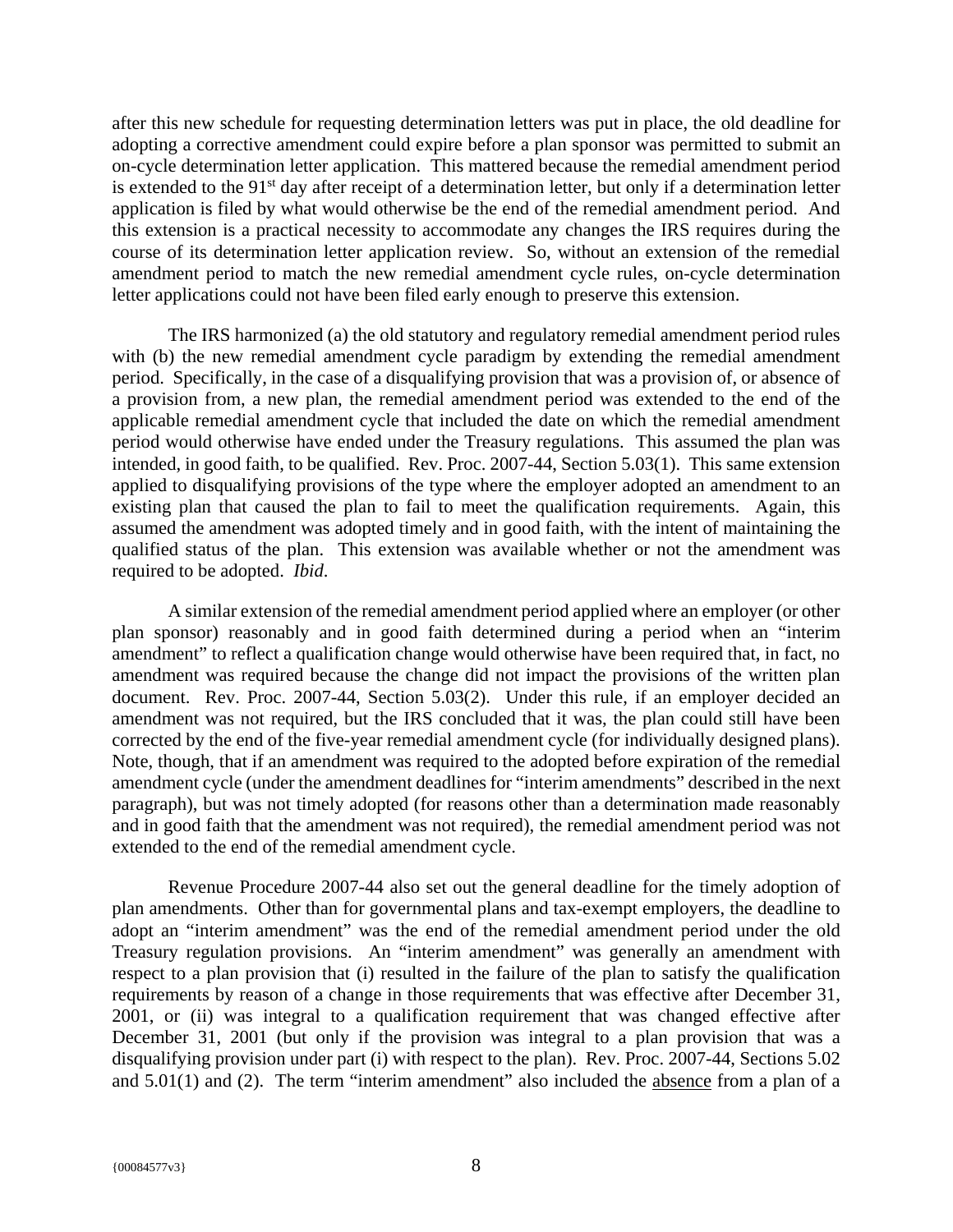provision required by, or if applicable integral to, the applicable change in the qualification requirements. Rev. Proc. 2007-44, Section 5.02.

Recall that the amendment deadline under the old Treasury regulations, and therefore the Revenue Procedure 2007-44 deadline for making a good faith attempt at modifying a plan to comply with a change in the qualification requirements, was the later of (a) the due date (including extensions) for filing the income tax return for the employer's taxable year that included the date on which the remedial amendment period began (which was the date the change in the qualification requirements became effective or, in the case of a provision that was integral to a qualification requirement that had been changed, the first day on which the plan was operated in accordance with the provision as amended), or (b) the last day of the plan year that included the date on which the remedial amendment period began. Rev. Proc. 2007-44, Section 2.05. A plan maintained by more than one employer was not, however, required to be amended until the last day of the  $10<sup>th</sup>$ month following the last day of the plan year in which the remedial amendment period began. *Ibid*; Treas. Reg. § 1.401(b)-1(d)(2)(iii).

For "discretionary amendments" – that is, ones that were not interim amendments – an employer (or other plan sponsor) was considered to have timely adopted the amendment if the amendment was adopted by the end of the plan year in which the plan amendment became effective. Rev. Proc. 2007-44, Section 5.05(2). Essentially this same rule as to the deadline for discretionary amendments remains in effect under Revenue Procedure 2016-37, as explained later.

Special amendment deadlines for governmental plans and tax-exempt employers were set forth in Revenue Procedure 2007-44, Section 5.06. The revenue procedure also noted that in some cases statutory provisions or IRS guidance might set an earlier deadline for adopting discretionary amendments, such as an amendment to add a qualified cash or deferred arrangement to a profit sharing plan (which cannot be adopted retroactively), or where a statutory provision or IRS guidance sets a different specific deadline for the adoption of a particular type of interim amendment that is earlier or later than the deadlines just described. Rev. Proc. 2007-44, Section  $5.07(1)$ .

IRS Announcement 2015-19. The IRS announced its dramatic curtailment of the determination letter program in IRS Announcement 2015-19. In that same announcement, the Service explained the effect of the resulting inability of individually designed plans to regularly request determination letters between the birth and death of the plan – that is, between the adoption and termination of the plan. One consequence of the elimination of the five-year remedial amendment cycles is, not surprisingly, that plans no longer enjoy an extension of the remedial amendment period to the end of the plan's remedial amendment cycle. That extension is not available after December 31, 2016. Instead, the IRS indicated that the "remedial amendment period" definition set forth in Treasury regulations (Section 1.401(b)-1, as discussed above) would apply. The Service signaled, however, that it intended to extend the remedial amendment period for individually designed plans to a date that it expected would be no earlier than December 31, 2017.

Revenue Procedure 2016-37. More detail came in Revenue Procedure 2016-37. In it, the IRS explained the new remedial amendment period rules applicable to disqualifying provisions first effective on or after January 1, 2016. Rev. Proc. 2016-37, Section 5. The Service reminded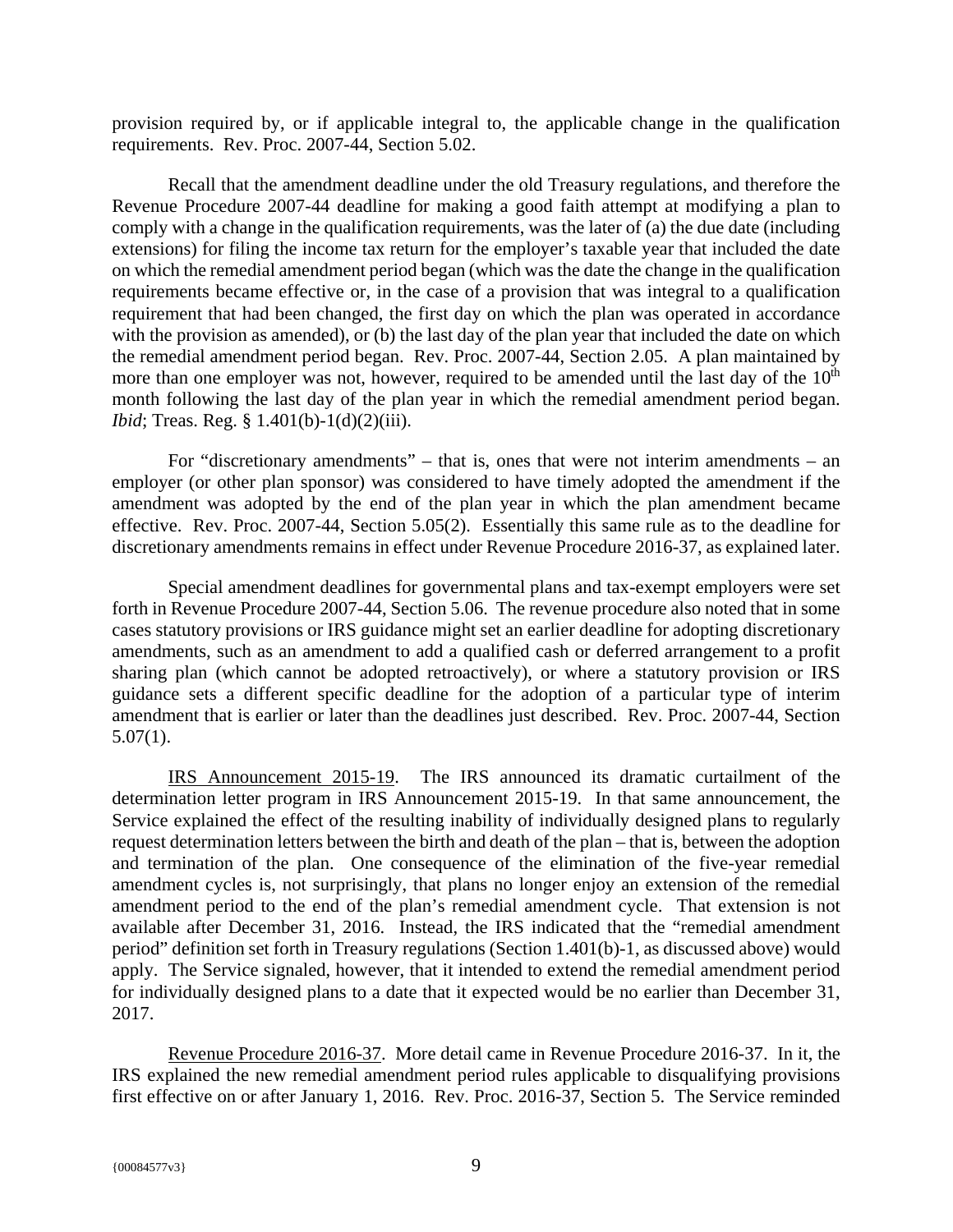us that under Treasury Regulation Section  $1.401(b)-1(b)(1)$ , a disqualifying provision includes a provision of a new plan, the absence of a provision from a new plan, or an amendment to an existing plan that causes the plan to fail to satisfy the requirements of the Code applicable as of the date the plan or amendment is first made effective. In addition, under Regulation Section 1.401(b)-1(b)(3), a disqualifying provision includes a plan provision that has been designated by the IRS as a disqualifying provision by reason of changes in the qualified plan requirements. In accordance with this latter authority, the IRS, in Revenue Procedure 2016-37, designated a plan provision as a qualifying provision if it: (a) results in the failure of the plan to satisfy the qualification requirements of the Code by reason of a change in those requirements that is effective after December 31, 2001 (this picks up the corresponding date from Section 5.01 of Revenue Procedure 2007-44), or (b) if integral to such a disqualifying provision. Rev. Proc. 2016-37, Section 5.03. For this purpose, changes in the qualification requirements of the Code include statutory changes or changes in the requirements provided in regulations or other guidance published in the Internal Revenue Bulletin. In addition, a disqualifying provision includes the absence from a plan of a provision required by (or, if applicable, integral to) a change in the qualification requirements of the Code. Rev. Proc. 2016-37, Section 5.04.

Extension of Remedial Amendment Period for Non-Governmental Plans. Revenue Procedure 2016-37 extends slightly the remedial amendment period that would otherwise apply under Treasury regulations for certain disqualifying provisions of plans that are not governmental plans. (As always, the extension does not apply to the extent a different deadline is established by statute, regulation, or other guidance published in the Internal Revenue Bulletin.) Specifically, in the case of a new plan, the remedial amendment period for a disqualifying provision with respect to a provision of the new plan, or the absence of a provision from the new plan, is extended to the later of (a) the 15<sup>th</sup> day of the 10<sup>th</sup> calendar month after the end of the plan's initial plan year, or (b) the "modified § 401(b) expiration date." Rev. Proc. 2016-37, Section 5.05(1). The "modified § 401(b) expiration date" for a plan not maintained by a tax-exempt employer is typically the later of (a) the extended tax return due date for the employer's taxable year that includes the date on which the plan is put into effect, or (b) the last day of the initial plan year. Rev. Proc. 2016-37, Section 5.05(1)(a) and Treas. Reg. § 1.401(b)-1(d)(2).

Amendment Causing Disqualification. For an amendment to an existing plan that causes the plan to fail to meet the qualification requirements (other than an amendment due to a change in the qualification requirements), the remedial amendment period is extended to the end of the second calendar year following the calendar year in which the amendment is adopted or effective, whichever is later. Rev. Proc. 2016-37, Section 5.05(2).

Changes in Qualification Requirements. For a disqualifying provision with respect to a change in the qualification requirements, the remedial amendment period is extended to the end of the second calendar year that begins after the issuance of the "Required Amendments List" (more on this later) on which the change in qualification requirements appears. Rev. Proc. 2016-37, Section 5.05(3).

Governmental Plans. Special remedial amendment period deadlines apply to governmental plans, in deference to the vagaries of the scheduling of regular legislative sessions of the legislative body with the authority to amend the plan. Rev. Proc. 2016-37, Section 5.06.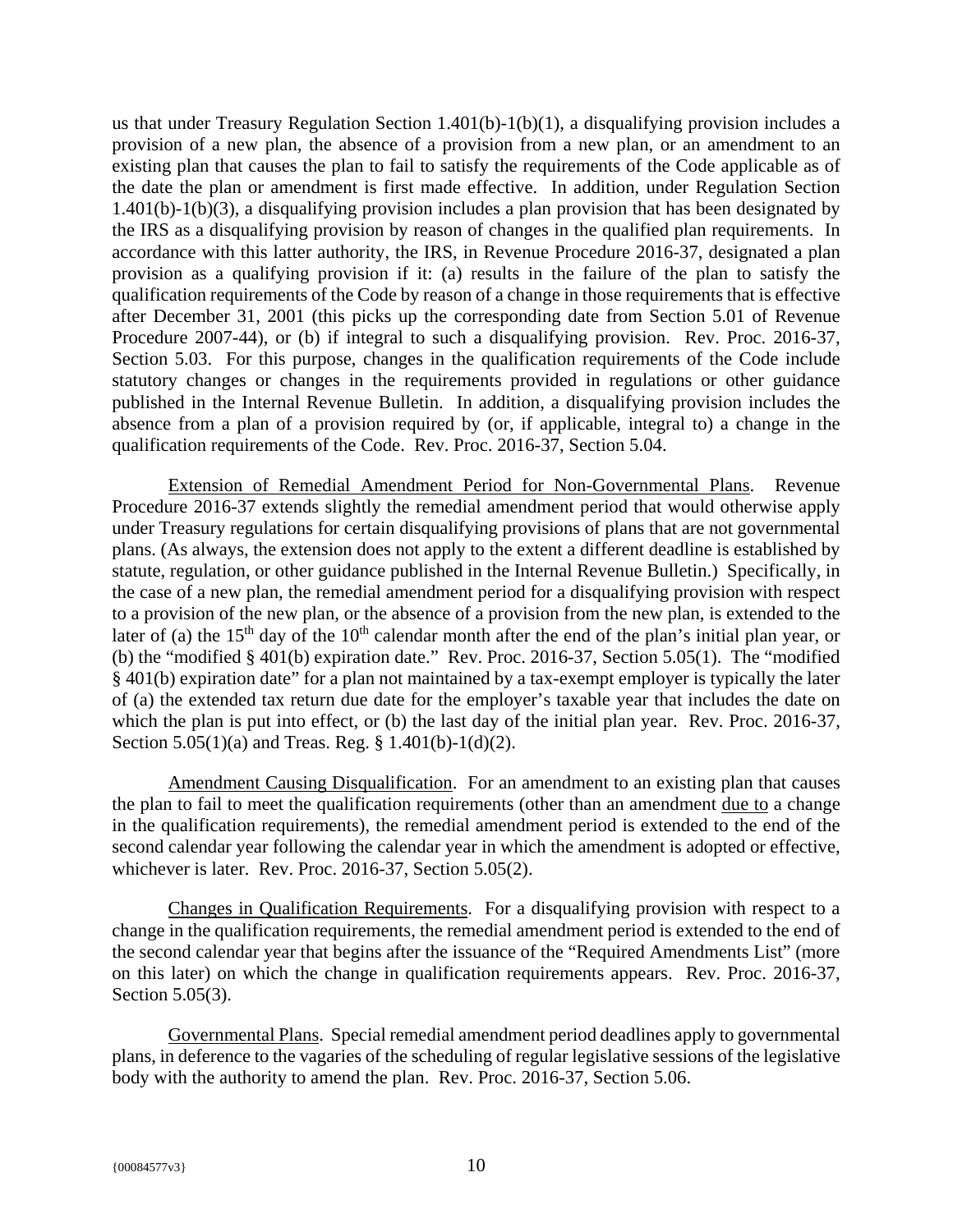December 31, 2017 Extension. The Service also extended the remedial amendment period to December 31, 2017, for disqualifying provisions for which, as of January 1, 2017, the old remedial amendment period (under the remedial amendment cycle rules) had not expired. Rev. Proc. 2016-37, Section 6. This extension does not, however, apply to disqualifying provisions set forth on the 2016 Required Amendments List (again, more on this list later).

Section 411(d)(6). These extensions of the end of the remedial amendment period do not, of course, provide relief from the Code Section 411(d)(6) anti-cutback rules. Rev. Proc. 2016-37, Section 5.07.

Plan Termination. The termination of a plan ends the plan's remedial amendment period. As a consequence, any retroactive remedial plan amendment or other required plan amendments for a terminated plan – that is, amendments required to be adopted to reflect qualification requirements that apply as of the date of termination – must be adopted "in connection with" the plan termination, even if those requirements are not included on a Required Amendments List. Rev. Proc. 2016-37, Section 7.

Determination Letter Application Filing. Although Revenue Procedure 2016-37 describes the remedial amendment period as being "extended" under the rules above, it is notable that the rules do not reflect any extension under Treasury Regulation Section 1.401(b)-1(e)(3) in the event a determination letter is requested. One might assume the old regulatory extension in the event a determination letter is requested continues to be available if and only if the plan is eligible to request a determination letter in time under the new determination letter scheme of Revenue Procedure 2017-4 and IRS Announcement 2015-19. By "in time," I mean the determination is requested by the end of the remedial amendment period as "extended" by Revenue Procedure 2016-37. Perhaps the Treasury will clarify in an amendment to the Section 401(b) regulations whether this reading is correct, but it seems to be the implication of Example 2 set forth in the revenue procedure (which example is reproduced later in this outline).

As an aside, it may be worth noting that the regulatory extension where a determination letter is sought applies only if the employer or plan administrator requests a determination "pursuant to § 601.201(s) of this chapter (Statement of Procedural Rules)." The cited provision catches me a bit by surprise, given that it is a different subsection, Section 6.01.201(o), that generally sets out provisions relating to the issuance of determination letters. But to the extent the citation in the regulation remains the relevant one, the cited provision would seem to give the Service great discretion as to whether and when it issues determination letters (note that Code Section 7476 may call this discretion into question, as discussed later in this outline). Specifically, the subsection referenced by the regulation (in the context of timely requesting a determination letter to extend the remedial amendment period) – subsection (s) – reads in its totality as follows:

(s) Advance rulings or determination letters –

(1) General. It is the practice of the Service to answer written inquiries, when appropriate and in the interest of sound tax administration, as to the tax effects of acts or transactions of individuals and organizations and as to the status of certain organizations for tax purposes prior to the filing of returns or reports as required by the Revenue laws.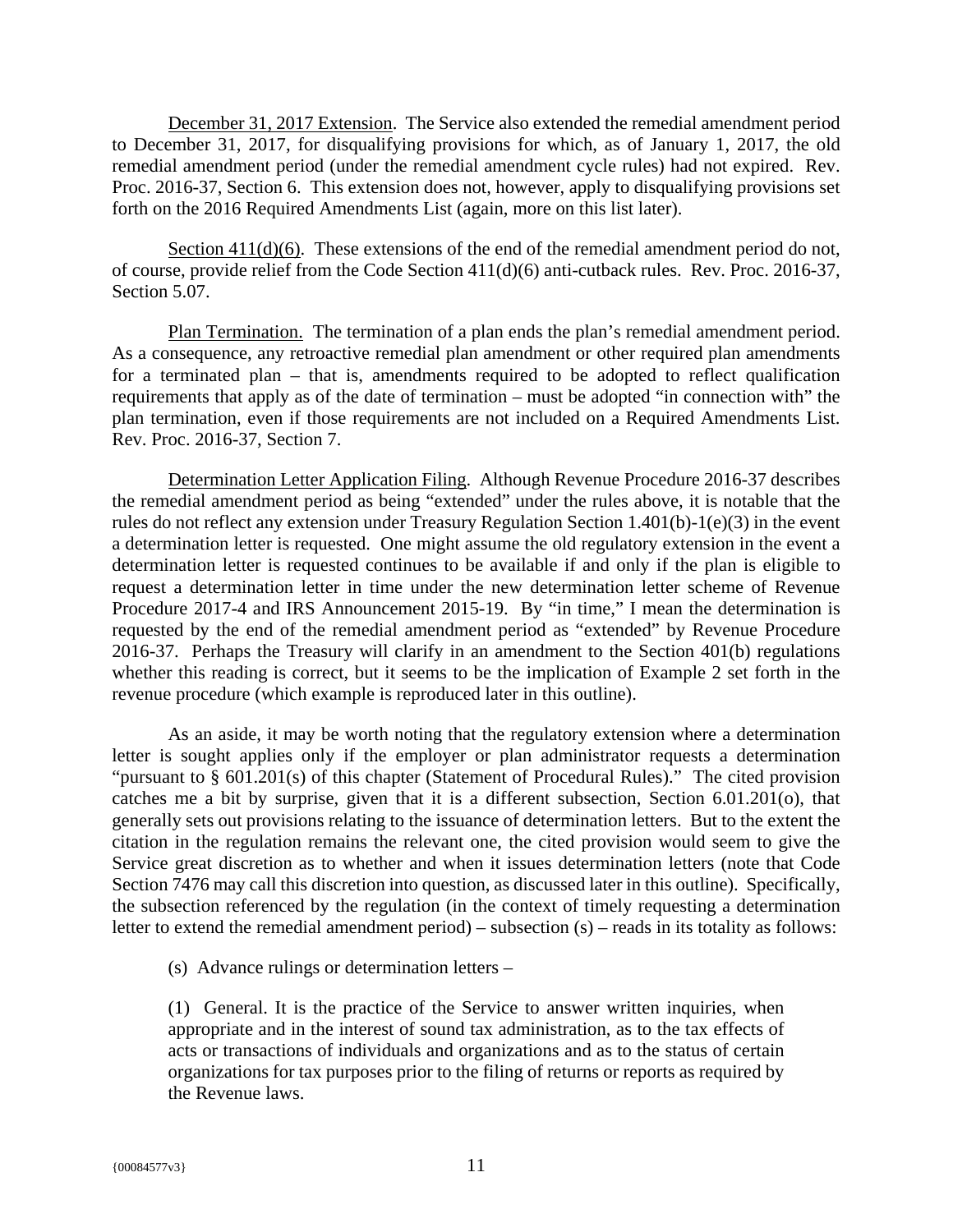(2) Exceptions. There are, however, certain areas where, because of the inherently factual nature of the problems involved or for other reasons, the Service will not issue advance rulings or determination letters. Ordinarily, an advance ruling or determination letter is not issued on any matter where the determination requested is primarily one of fact (e.g., market value of property), or on the tax effect of any transaction to be consummated at some indefinite future time or of any transaction or matter having as a major purpose the reduction of Federal taxes. A specific area or a list of these areas is published from time to time in the Internal Revenue Bulletin (see, for example, Rev. Proc. 80-22, 1980-1, C.B. 654). Such list is not all inclusive. Whenever a particular item is added to or deleted from the list, however, appropriate notice thereof will be published in the Internal Revenue Bulletin. The authority and general procedures of the National Office of the Internal Revenue Service and of the offices of the district directors of internal revenue with respect to the issuance of advance rulings and determination letters are outlined in paragraphs (b) and (c) of this section.

Plan Amendment Deadline Under Revenue Procedure 2016-37. After explaining the new rules concerning remedial amendment periods, Revenue Procedure 2016-37 sets out the deadline for plan amendments. With respect to a disqualifying provision, the plan amendment deadline is, quite logically, the date on which the remedial amendment period expires (except, of course, to the extent a statute, regulation, or other guidance published in the Internal Revenue Bulletin sets a different deadline). Rev. Proc. 2016-37, Section 8.01. This is presumably the remedial amendment period as modified by the revenue procedure, as just described above.

With respect to a discretionary amendment (that is, an amendment that is not made with respect to a disqualifying provision), the deadline for adopting the amendment is the end of the plan year in which the amendment is operationally put into effect. Rev. Proc. 2016-37, Section 8.02(1). This, again, assumes no amendment deadline has otherwise been set by statute, regulation, or other guidance published in the Internal Revenue Bulletin.

So, under these rules, for a non-governmental plan the deadline for adopting a discretionary amendment with respect to calendar year plan that increases participants' accrued benefits and is operationally put into effect during 2018 is December 31, 2018. The date the amendment is operationally put into effect is the key. So, for example, the deadline for adopting a discretionary amendment with respect to a calendar year plan that is operationally put into effect during 2018 to provide a new right or benefit as of January 1, 2011, with respect to participants with same-sex spouses is December 31, 2018.

Presumably, though, if a discretionary amendment is timely adopted (by the end of the plan year in which it is operationally put into effect), if the amendment causes the plan to fail to meet the Tax Code's qualification requirements, this failure may be corrected by retroactive amendment adopted by the end of the remedial amendment period. In that event, the deadline for the corrective amendment would be the last day of the second calendar year following the calendar year in which the amendment is adopted or effective, whichever is later.

A special rule applies to discretionary amendments to governmental plans, in which case the deadline is the later of (a) the end of the plan year in which the plan amendment is operationally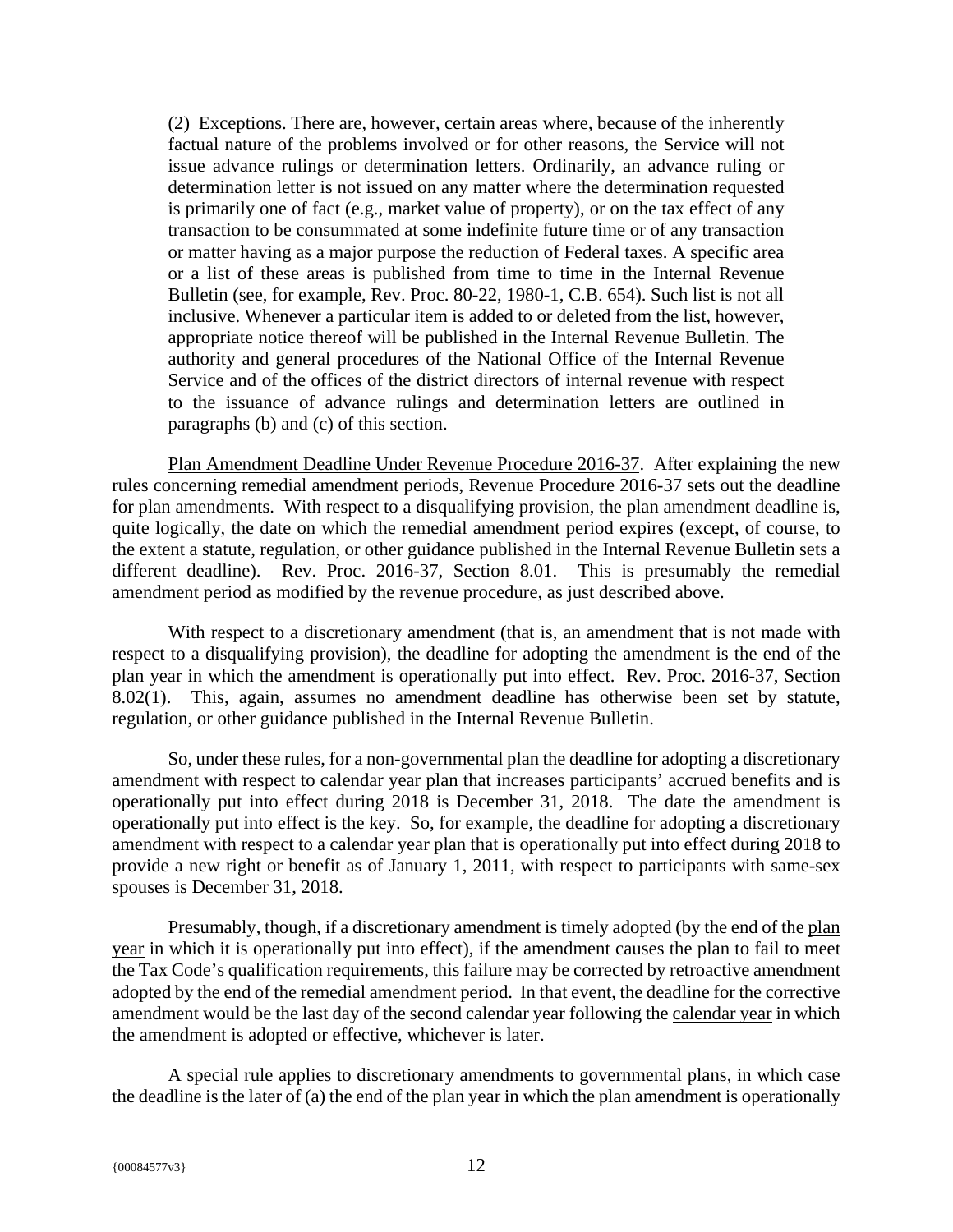put into effect, or (b) 90 days after the close of the second regular legislative session of the legislative body with the authority to amend the plan that begins on or after the date the plan amendment is operationally put into effect.

Required Amendments List. The Treasury and IRS intend to publish annually a "Required Amendments List" of changes in the qualification requirements that become effective on or after January 1, 2016. Helpfully, this Required Amendments List will establish the date the remedial amendment period expires for changes in qualification requirements contained on the list. Rev. Proc. 2016-37, Section 9.01. This is the list I refer to above when describing the extension of the remedial amendment period for disqualifying provisions with respect to a change in qualification requirements. As noted earlier, the remedial amendment period for such a disqualifying provision is extended to the end of the second calendar year that begins after the issuance of the Required Amendments List on which the change in qualification requirements appears.

In general, an item will be included on a Required Amendments List after guidance with respect to that item (including any model amendment) has been provided in regulations or other guidance published in the Internal Revenue Bulletin. However, the IRS has the discretion to include an item on a Required Amendments List in other circumstances, such as when a statutory change is enacted and it is anticipated no guidance will be issued. Rev. Proc. 2016-37, Section 9.02.

Operational Compliance List. As the reader well knows, for a retirement plan to be qualified, not only must the plan document properly reflect the Tax Code's qualified plan requirements, the plan must also be operated in compliance with those requirements. Although under the remedial amendment period rules a plan may be amended retroactively to comply with changes in plan qualification requirements, a plan must be operated in compliance with a change in the qualification requirements from the effective date of the change. To help plan sponsors with this, the IRS intends to provide annually an Operational Compliance List, identifying changes in qualification requirements that are effective during a calendar year. Even so, a plan must comply operationally with each relevant qualification requirement even if the requirement is not included on an Operational Compliance List. Rev. Proc. 2016-37, Section 10.

Examples of Extended Remedial Amendment Period Under Revenue Procedure 2016-37. Revenue Procedure 2016-37 includes the following seven examples, illustrating the extended remedial amendment period for new plans, amendments to existing plans that are not made as a result of changes in qualification requirements, and amendments to existing plans that are made as a result of changes in qualification requirements. These examples assume the plan is an individually designed plan and that any amendments meet the requirements of the Code Section 411(b)(6) anti-cutback rules. Here are the examples:

*Example 1*: *Remedial amendment period for a new plan*. Employer A, which is not a tax exempt employer, adopts a new individually designed plan, Plan M, on July 1, 2017. Plan M is effective January 1, 2017. Plan M's plan year and Employer A's tax year are the calendar year. Plan M contains a provision that does not satisfy the qualification requirements (a disqualifying provision under § 401(b)). Employer A discovers the disqualifying provision in February 2018. Pursuant to section 5.05(1) of this revenue procedure, the remedial amendment period for this disqualifying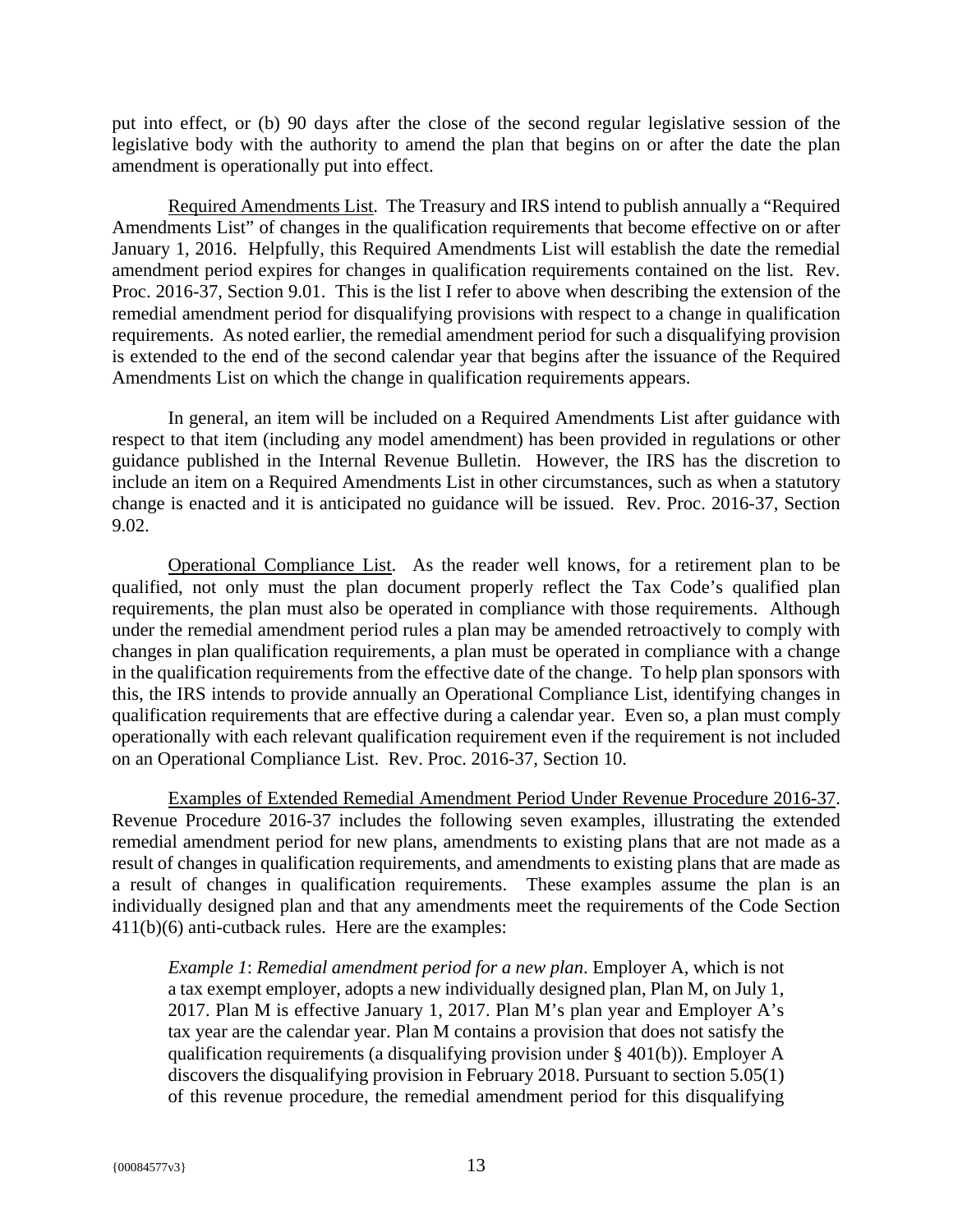provision is extended to the later of (i) October 15, 2018 (the 15th day of the 10th calendar month after the end of the plan's initial plan year), or (ii) the modified  $\S$ 401(b) expiration date. The modified  $\S$  401(b) expiration date is the later of September 15, 2018 (the due date for filing Employer A's tax return plus extensions) and the last day of the plan year in which the plan is put into effect (December 31, 2017). Thus, Employer A must correct the disqualifying provision in Plan M by October 15, 2018, retroactively effective beginning January 1, 2017, in order for Plan M to be qualified, and must correct Plan M's operation to the extent necessary to reflect the corrective amendment.

*Example 2*: *Determination letter application filed for a new plan*. The facts are the same as in *Example 1*, except that, instead of Employer A identifying the disqualifying provision, Employer A files a determination letter application and the IRS discovers the error. If Employer A submits Plan M for a determination letter by October 15, 2018, then, pursuant to  $\S 1.401(b)$ -1(e)(3), Employer A would have until 91 days after the date a favorable determination letter is issued with respect to Plan M to adopt an amendment that corrects the disqualifying provision retroactively effective beginning January 1, 2017 (the effective date of Plan M). To maintain plan qualification, Employer A must correct Plan M's operation to the extent necessary to reflect the corrective amendment.

*Example 3*: *Remedial amendment period for amendment to an existing plan*. Employer B maintains Plan N, an individually designed plan. In 2014, the IRS issued a determination letter for Plan N. On January 1, 2018, Employer B adopts and makes effective an amendment to Plan N's vesting schedule. This amendment causes Plan N to fail to satisfy the requirements of the Code. Pursuant to section 5.05(2) of this revenue procedure, a remedial amendment to correct this disqualifying provision generally must be adopted by December 31, 2020, the end of the second calendar year following the calendar year in which the amendment is adopted or effective (whichever is later). The remedial amendment must be retroactively effective beginning January 1, 2018, the date the earlier plan amendment was effective, in order for Plan N to be qualified. Also, to maintain plan qualification, Employer B must correct Plan N's operation to the extent necessary to reflect the corrective amendment.

*Example 4*: *Remedial amendment period for a change in qualification requirements*. Employer C maintains Plan O, an individually designed plan. In July 2016, guidance is published in the Internal Revenue Bulletin that would require an amendment to Employer C's plan in order to retain the plan's qualification. The guidance is effective in 2017. The guidance is included on the 2017 Required Amendments List. Pursuant to section 5.05(3) of this revenue procedure, the remedial amendment period for items identified on the 2017 Required Amendments List expires December 31, 2019, the end of the second calendar year that begins after the issuance of the Required Amendments List in which the guidance appears; therefore, the expiration of the remedial amendment period for the disqualifying provision in Plan O is December 31, 2019. The plan amendment deadline for the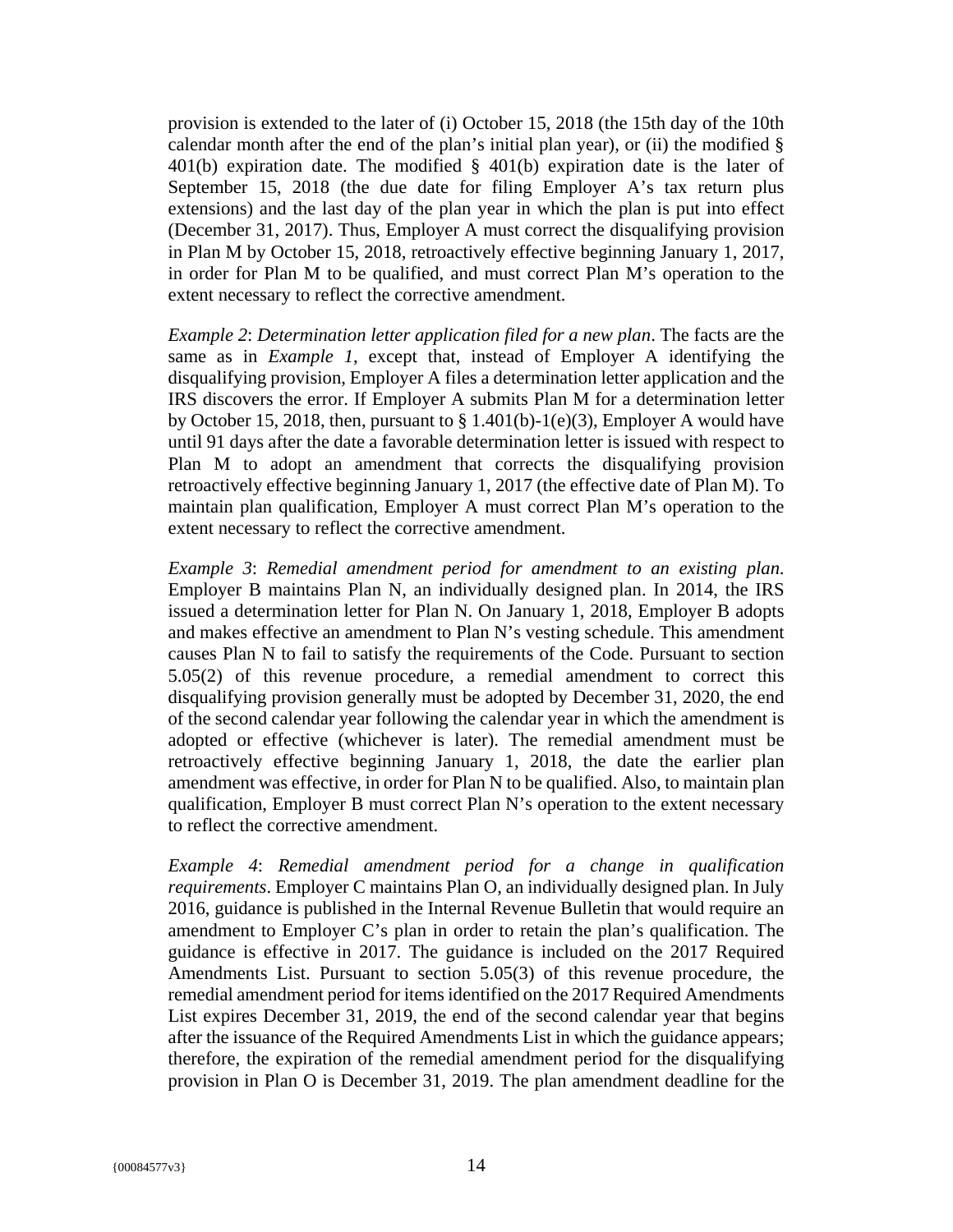change in qualification requirements is also December 31, 2019, pursuant to section 8.01 of this revenue procedure.

*Example 5*: *Correction of amendment made due to a change in qualification requirements*. Employer D maintains Plan P, an individually designed plan. In 2015, the IRS issued a determination letter for Plan P. On April 1, 2018, Employer D amends Plan P based on a change in a qualification requirement that was identified on the 2017 Required Amendments List. This amendment was effective January 1, 2017. Pursuant to section 5.05(3) of this revenue procedure, the remedial amendment period for the change in qualification requirements expires December 31, 2019, the end of the second calendar year that begins after the issuance of the Required Amendments List in which the change in qualification requirements was identified. In October 2019, Employer D discovers the amendment does not satisfy the qualification requirements of the Code; therefore, Plan P still contains a disqualifying provision. To maintain plan qualification, Employer D must correct the disqualifying provision in Plan P by amending the plan not later than December 31, 2019, retroactively effective beginning January 1, 2017, and must correct Plan P's operation to the extent necessary to reflect the corrective amendment.

*Example 6*: *Governmental Plans - remedial amendment period for a change in qualification requirements*. State E maintains Plan Q, a governmental plan within the meaning of § 414(d). In September 2015, the IRS issued a determination letter for Plan Q. The legislature of State E annually convenes January 4 and adjourns March 31. On March 1, 2020, the legislature of State E amends Plan Q based on a change in a qualification requirement that was identified on the 2018 Required Amendments List. This amendment is effective January 1, 2020. In January 2021, State E discovers the amendment created a disqualifying provision. Generally, pursuant to section 5.06(3) of this revenue procedure, the legislature of State E has until the later of (i) December 31, 2020 (which is the end of the second calendar year that begins after the issuance of the Required Amendments List in which the change in qualification requirements was identified), or (ii) June 29, 2021 (which is 90 days after the close of the third regular legislative session of the legislative body of State E that began on or after the date of the issuance of the 2018 Required Amendments List) to amend Plan Q, retroactively effective beginning January 1, 2020, to correct the disqualifying provision in order for Plan Q to be qualified. To maintain plan qualification, State E must also correct Plan Q's operation to the extent necessary to reflect the corrective amendment.

*Example 7*: *Extended remedial amendment period transition rule*. Employer F maintains Plan R, an individually designed plan. Plan R's plan year is the calendar year. Under Rev. Proc. 2007-44, section 9.03, Plan R's cycle is Cycle B. Employer F submitted Plan R for a determination letter during the Cycle B submission period for the second five-year remedial amendment cycle (February 1, 2012 – January 31, 2013) and received a determination letter in July, 2014. In October 2014, Employer F adopted a timely interim amendment, in accordance with section 5.04 and 5.05 of Rev. Proc. 2007-44, for a change in qualification requirements identified on the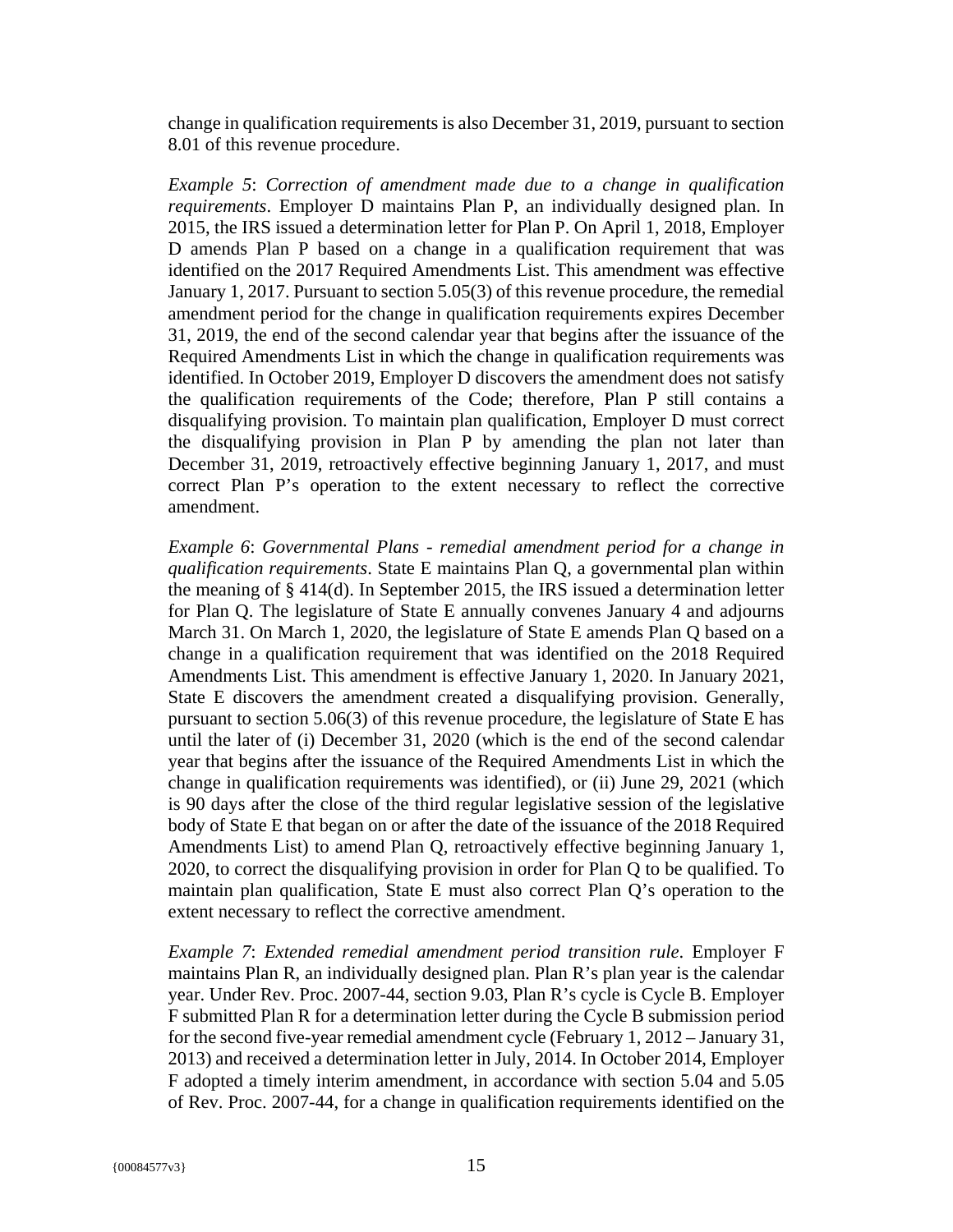2013 Cumulative List of Changes (Notice 2013-84, 2013-52 I.R.B. 82). Because Employer F adopted a timely amendment for the change in qualification requirements, the remedial amendment period for the change was extended to the end of the third Cycle B remedial amendment cycle (January 31, 2018) pursuant to section 5.03 of Rev. Proc. 2007-44.

On January 1, 2017, the five-year remedial amendment cycle system will be eliminated. As a result, the remedial amendment period under Rev. Proc. 2007-44 for the change in qualification requirements for Plan R would not extend beyond December 31, 2016. However, pursuant to the extended remedial amendment period transition rule in section 6 of this revenue procedure, the expiration of the remedial amendment period is extended to December 31, 2017, with respect to any disqualifying provision for which, as of January 1, 2017, the remedial amendment period (as extended by Rev. Proc. 2007-44) has not expired. Thus, Plan R's extended remedial amendment period for the change in qualification requirements identified on the 2013 Cumulative List will expire December 31, 2017.

What is the Value of a Determination Letter? Why do employers and other plan sponsors request determination letters? Well, I suppose there are a couple of types of reasons for that. The first is the most straightforward. It is the desire to gain the IRS' view on whether the plan satisfies the Tax Code's qualified plan requirements. This, of course, is more valuable when a determination letter application is filed by the end of what would otherwise be the end of the remedial amendment period. That way, any changes the IRS identifies during the determination letter process as needing to be made can retroactively be made by the  $91<sup>st</sup>$  day after the determination letter is issued. Treas. Reg. § 1.401(b)-1(e)(3)(i).

Gaining the IRS' view on the adequacy of a plan document is especially helpful if doing so in some sense makes it harder for the Service to later complain about the plan's terms. I will say more about this in a moment. But before doing so, let me mention the second type of reason an employer or other plan sponsor may wish to seek a determination letter. It is because favorable determination letters have gained currency among many third parties as a sort of pseudocertification of a plan's qualified status. This is a bit odd. Determination letters appear to give third parties an unrealistic level of assurance that a plan is qualified. As the reader knows, it is common for plans to have operational failures that are at least theoretically disqualifying. These operational flaws may concern a failure to follow Tax Code provisions that are not explicitly reflected in the plan document. Or they may involve a failure to faithfully follow plan terms that reflect the Tax Code's provisions. As to this latter type of failure, it seems to have been the IRS' position since at least the time the Service created the Administrative Policy Regarding Selfcorrection in 1996, and perhaps as far back as the Administrative Policy Regarding Sanctions in 1991 (or even earlier), that a failure to follow the terms of a plan is itself disqualifying. Although I am unaware of any statutory or clear regulatory authority for this position where the plan provision not followed is not a qualification requirement, the IRS seems to hew to it. Despite a lack of clear statutory or regulatory authority for the position, the IRS did, in Revenue Ruling 70- 315, hold that a failure to make benefit distributions in accordance with the terms of a defined benefit pension plan "will be considered in determining whether the plan continues in a qualified status." In somewhat dubious support of this conclusion, the revenue ruling cites Treasury Regulation Section 1.401-1(b)(3), which states that "the law is concerned not only with the form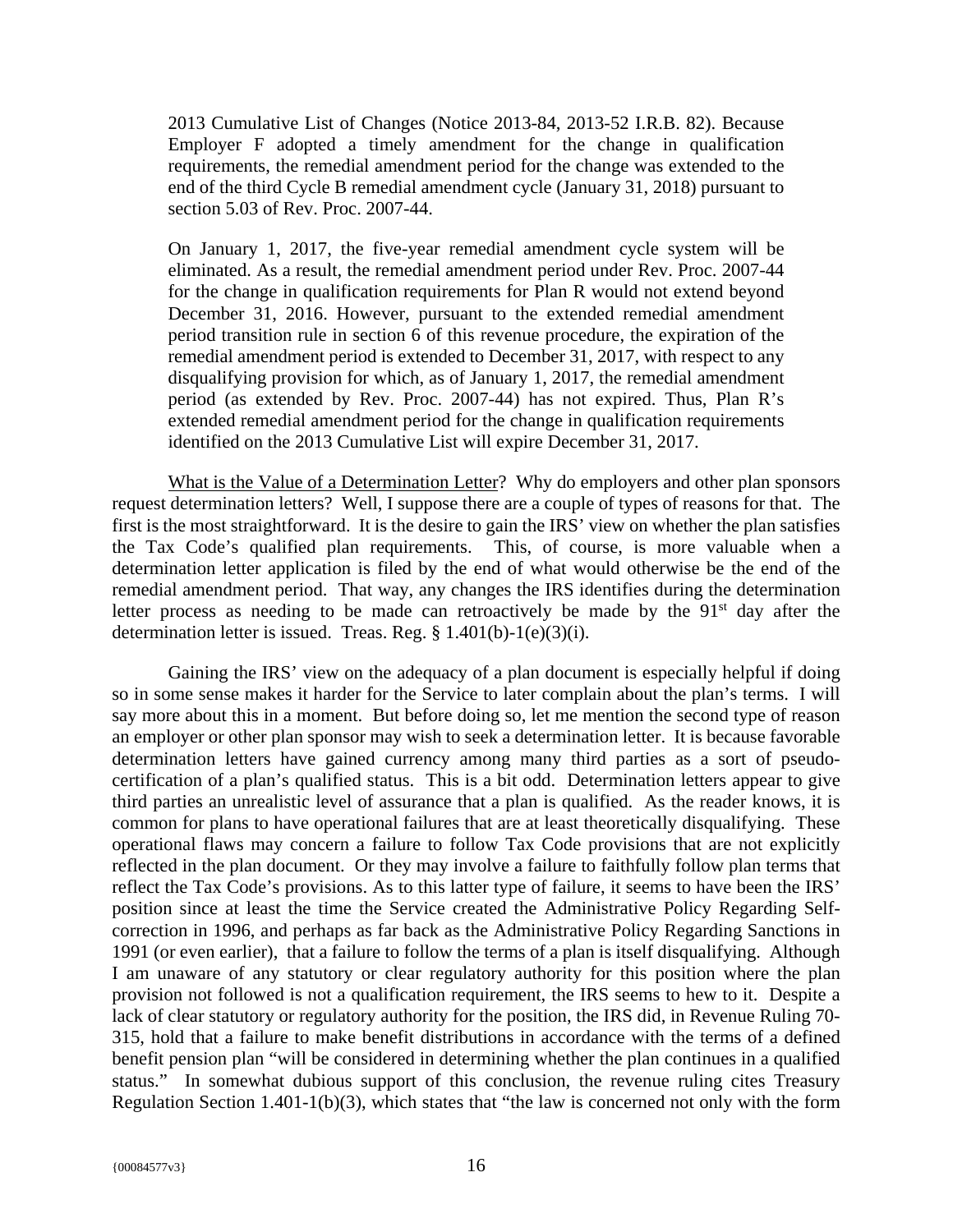of a plan but also with its effects in operation." In the context of the cited regulation, I would have read this quoted language as commenting on the need for a plan to operate in accordance with the qualified plan rules, not as a statement that it is per se disqualifying to fail to follow a plan term that is not compelled by, or at least grounded in, the Tax Code's qualification requirements.

In explaining the curtailment of the determination letter program, the IRS noted that a lack of staffing resources prevents the Service from giving the level of attention to plan document review it thinks necessary to maintain a credible determination letter program. Even were that not the case, one should not confuse a favorable determination letter with absolute assurance that a plan's terms include (a) all the provisions the plan must include in order to meet the Code's qualification requirements, and (b) no terms that violate those requirements. In spite of this, plan auditors, lenders, parties to corporate transactions, investment vehicles, bankruptcy courts, Department of Labor investigators, and sometimes IRS agents, treat determination letters as talismans.

I mentioned earlier that part of a determination's letter value is the hope it carries that it will keep the IRS from later complaining that the plan's terms have not met the qualified plan requirements. But will a determination letter really keep the IRS from later complaining about plan terms covered by the letter? The answer is maybe, sort of. First of all, note that an employer cannot rely on a favorable determination letter if (a) the determination letter application contained a misstatement or omission of material fact, (b) the facts subsequently developed are materially different than the facts on which the determination was made, or, (c) most importantly, there is a change in applicable law. See "What is a favorable determination letter?" on the IRS website at https://www.irs.gov/retirement-plans/determination-opinion-and-advisory-letter-for-retirementplans-scope-and-benefit-of-a-favorable-determination-opinion-or-advisory-letter; Rev. Proc. 2017-4, Section 23.

What is the effect of a determination letter after the law changes? May a favorable determination letter be relied on with respect to plan provisions not affected by the change in law? Fortunately, the IRS has indicated that although a plan sponsor may not continue to rely on a determination letter with respect to a plan provision that is subsequently amended, or that is subsequently affected by a change in law, the sponsor may continue to rely on the determination letter with respect to plan provisions that are not amended or affected by a change in law. Rev. Proc. 2016-37, Section 13.03. See, generally, Rev. Proc. 2016-4, Sections 13 and 14, and Rev. Proc. 2017-4, Section 23.04.

The real fear is that the IRS will revoke or modify a determination letter and that this will have some degree of retroactive effect. In general, a determination may be revoked or modified. Rev. Proc. 2017-4, Section 23.05. In that event, the revocation or modification applies to all years open under the period of limitation unless the Service uses its discretionary authority under Code Section 7805(b) to limit the retroactive effect of the revocation or modification. Rev. Proc. 2016-4, Sections 13.04 and 14. Under Section 7805(b), the Service may, however, prescribe the extent to which a revocation or modification of a determination letter will be applied without retroactive effect. Rev. Proc. 2017-4, Section 23.08.

The Director, Employee Plans, has the authority to revoke or modify a determination letter without referring the matter to any other office of the Service. Rev. Proc. 2017-4, Section 23.05.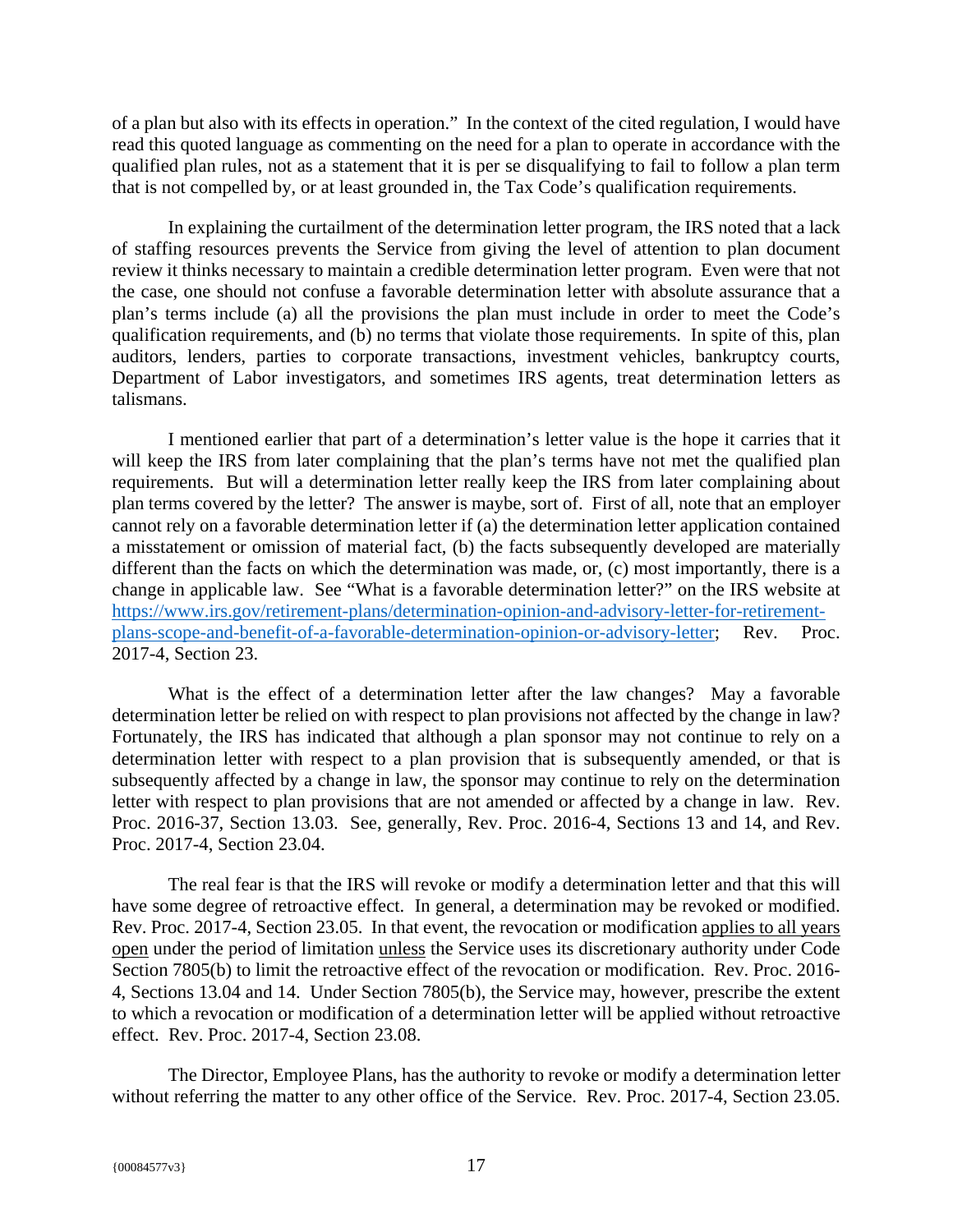The Director, Employee Plans, does not have authority under Code Section 7805(b) to limit the revocation or modification of a determination letter issued by Employee Plans Ruling and Agreements. However, in the event the Director, Employee Plans, proposes to revoke or modify a determination letter, the taxpayer may request limitation of the retroactive effect of the revocation or modification by submitting to the Director, Employee Plans, a request for assistance from the Office of Division Counsel (TEGEDC), to whom the Director, Employee Plans, forwards the taxpayer's request. Rev. Proc. 2017-4, Section 23.08.

There are certain circumstances in which IRS guidance instructs that a revocation or modification of a determination letter should be applied retroactively, such as where there was a misstatement or omission of controlling facts. Rev. Proc. 2017-4, Section 23.06. In other circumstances, where a determination letter was issued "for a proposed transaction," and the taxpayer acted in good faith in relying on the determination letter (and the law has not changed), the revocation or modification of the determination letter will generally not be applied retroactively. Rev. Proc. 2017-4, Section 23.07.

Even if there is no assurance of 7805(b) relief, seeking a determination when possible seems only prudent, if for no other reason than that the failure to have sought a determination letter may be interpreted by an IRS agent or DOL investigator as an indication that the employer or other plan sponsor has not been careful or prudent in establishing and operating its plan.

Ultimately, the degree to which the loss of a plan's ability to periodically obtain determination letters will be important vis-à-vis its dealings with the IRS will depend on how charitable the IRS is upon discovering what it believes to be a disqualifying plan document defect. If the IRS is reasonable, and uses its authority and discretion in a fashion consistent with a philosophy of encouraging qualified retirement plans, the trimming back of the determination letter program may not prove calamitous. One hopes the IRS will use its discretion in the way it did before we had detailed Section 401(a)(4) regulations and prior to the formal IRS correction programs. In those days, which I can remember, good faith mistakes, even if of consequence, did not ineluctably cause the IRS to threaten to disqualify a plan.

Scope of IRS' Plan Review When Determination Letter is Sought. As noted above, and not surprisingly, a determination letter application does not offer any protection with respect to subsequent changes in applicable law. This raises a question about the date as of which the law is considered when the IRS issues a determination letter. In Revenue Procedure 2016-37, the IRS explained that under its new determination letter regime, the IRS will review determination letter applications for individually designed plans based on its Required Amendments List issued during the second calendar year preceding submission of the application. Rev. Proc. 2016-37, Section 12. So, for example, with respect to a plan submitted for a determination letter during the 2020 calendar year, the IRS' review will be based on the Required Amendments List issued in 2018. This will be true even though the plan otherwise would not be required to be amended for items on the 2018 Required Amendments List until December 31, 2020. This review will also take into account all previously issued Required Amendments Lists (and Cumulative Lists issued prior to 2016). Plans submitted for initial qualification during the 2017 calendar year will be reviewed based on the 2015 Cumulative List. *Ibid*. With the exception of a terminating plan, an individually designed plan must, when a determination letter application is submitted, be restated to incorporate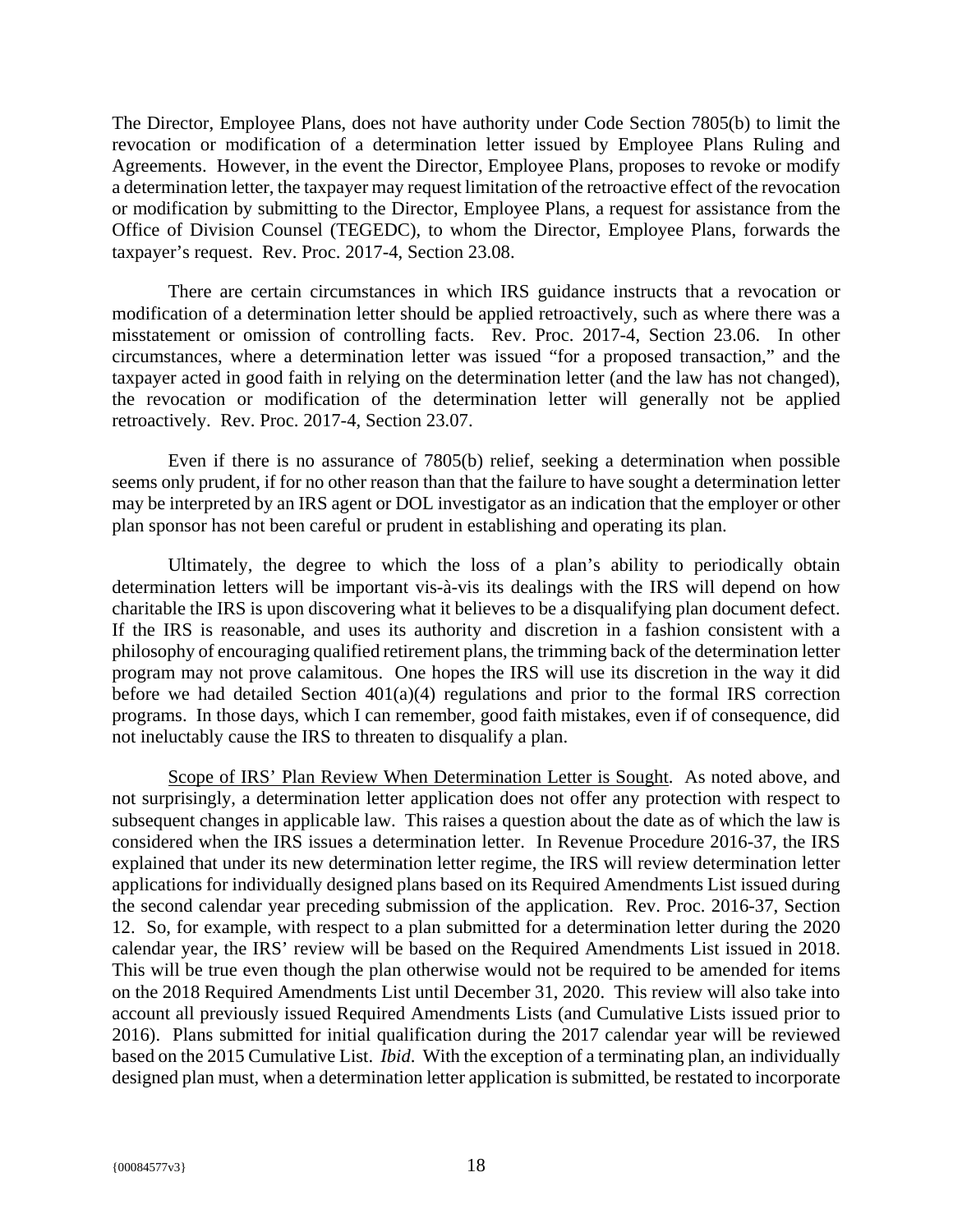all previously adopted amendments. Terminating plans will be reviewed for amendments required to be adopted in connection with plan termination. *Ibid*.

Why do Third Parties Rely on Determination Letters? As the reader knows, qualified retirement plans offer a number of impressive tax advantages. First, the employer can deduct contributions to the plan for the year in which those contributions are made (up to the applicable deductibility limits), even if participants are not yet taxed on the benefits associated with those contributions. This is different from the normal "matching" rule, under which an employer is entitled to a deduction for compensation it pays only when the employee is required to take that compensation into income. In addition, contributions to qualified plans grow tax-deferred until distributed from the plan, typically through accumulation in a tax-exempt trust fund. And third, participants enjoy favorable tax treatment. The fundamental, though not sole, tax advantage to participants is their ability to defer income taxes on amounts contributed to the plan (other than Roth contributions) until benefits are distributed.

These distinctive and favorable tax features of qualified retirement plans have salutary financial consequences for employers. They determine, in part, the proper timing and amount of the employer's tax deductions for contributions to the plan, and the proper handling of federal income tax withholding and employment taxes relating to plan participants' compensation. In similar fashion, the qualified status of a plan affects the tax reporting and disclosure obligations applicable to the employer (or other plan sponsor) and plan administrator. For these reasons, it is not surprising that accounting firms preparing an employer's financial statements, or auditing a plan because of an ERISA requirement (such as the requirement to file an audit with a Form 5500) or as required under plan or trust provisions, want assurance that a plan is qualified. The qualified status of the plan may, after all, affect the finances of the employer, the taxability of the trust used to fund the plan, and the proper method for complying with reporting and disclosure obligations relating to the plan.

For similar reasons, lenders to employers and parties to corporate transactions, such as mergers and acquisitions involving the employer, may want assurance that a plan is qualified. The qualified status of a plan may also have ramifications under the bankruptcy laws affecting plan participants, as well as rules related to federal or state regulation of financial institutions, investment vehicles, and (other) securities.

An employer or other plan sponsor could, and not uncommonly will, be asked to opine that a plan is qualified, or at least that it is intended to be qualified. But as the reader knows, it is also routine for those wanting assurance that an employer's plan is qualified to ask for a copy of a favorable determination letter. As noted earlier, third parties probably derive too much comfort from determination letters, but those letters have nonetheless served employers and other plan sponsors well in fending off deeper inquiries about the qualified status of their plans.

The risk for a third party in relying on a determination letter is, in part, that having a plan document with all the right provisions does not assure that the plan will be qualified. The plan document must not only include the proper provisions, the plan must also be operated in accordance with the Tax Code's qualification requirements. Helpfully, the IRS has said "generally, if the employer operates the plan according to the terms of a plan document with a favorable determination, opinion or advisory letter, the plan will satisfy the law in operation." See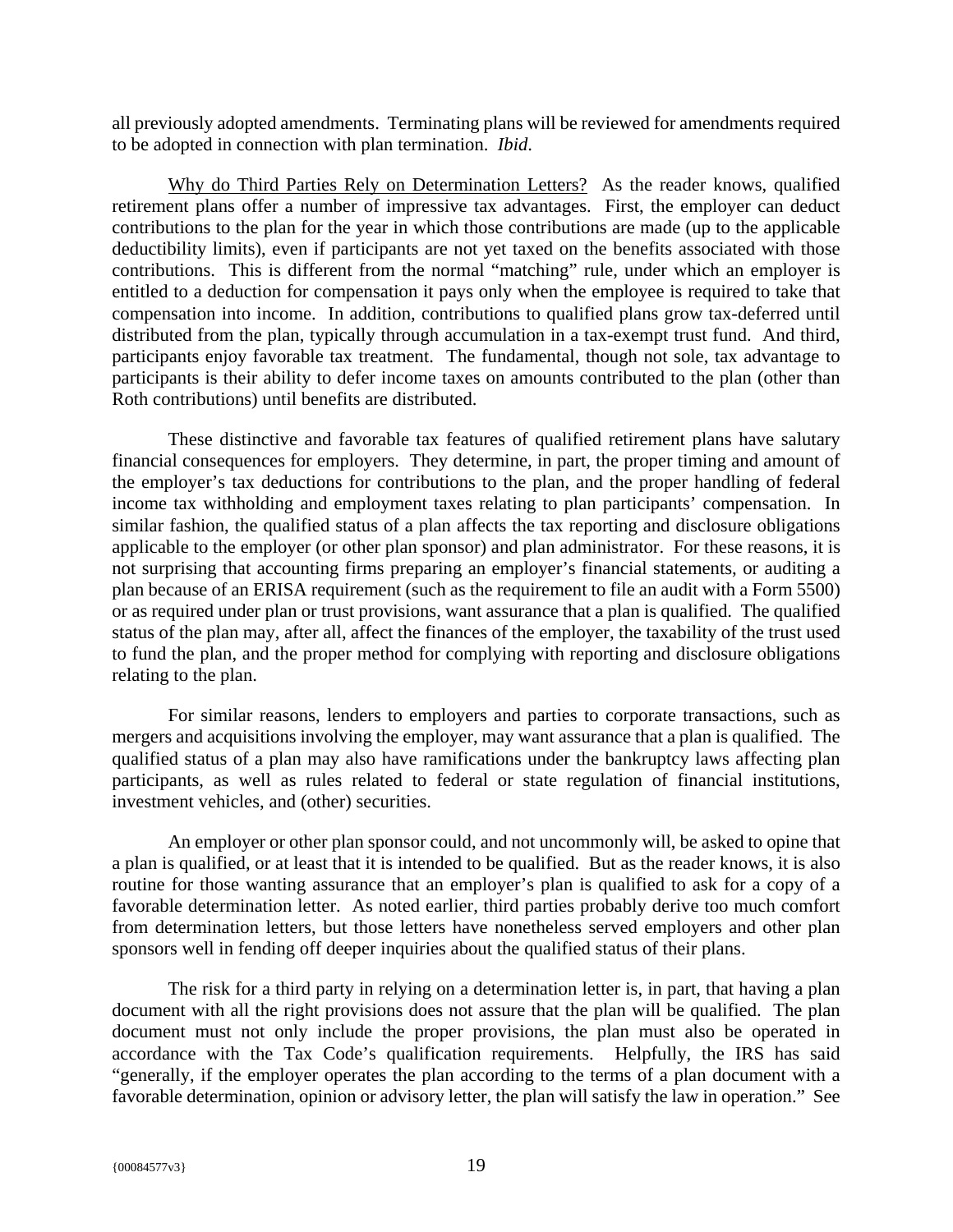"What is a favorable determination letter?" on the IRS website at https://www.irs.gov/retirementplans/determination-opinion-and-advisory-letter-for-retirement-plans-scope-and-benefit-of-afavorable-determination-opinion-or-advisory-letter. Though encouraging, this statement seems a bit over broad. It may be accurate to the degree the plan document reflects every qualified plan requirement. In that event, following the plan provisions to the "t" would ensure that the plan is following the Tax Code's qualified plan requirements. But if there are qualification requirements not reflected in the terms of the plan document, and the employer, other plan sponsor, or plan administrator takes actions violative of qualified plan requirements not reflected in the plan's terms – such as by modifying the plan to eliminate protected benefits in a fashion that violates the anticutback rules Code Section 411(b)(6) – following the terms of the plan would not, by itself, ensure the plan's qualified status. Nonetheless, the quoted statement from the IRS website rings generally true (and, in fairness, only purports to state a general rule). The rub, of course, for a third party wishing to rely on a determination letter as assurance that a plan is qualified is that it is not at all unusual for plans to not be operated precisely in accordance with their terms.

When Can One Get a Determination Letter? Under the IRS' new determination letter scheme, determination letters for individually designed plans may generally be sought only with respect to "new" plans and terminating plans. Rev. Proc. 2017-4, Section 8.04. The Treasury and IRS may permit determination letter applications to be filed for individually designed plans in years after 2017 in certain, as yet unspecified, "other limited circumstances." IRS Announcement 2015-19.

For individually designed plans, the question for an employer or other plan sponsor wanting a determination letter is whether it has a "new" plan or a terminating plan. Actually, in Revenue Procedure 2017-4, the IRS seems to have abandoned its prior use of the term "new" plan. Previously, it appears that a new individually designed plan (that is, a plan for which a determination letter could be requested) may have been a plan that as of the date the determination letter application was submitted would be a new plan within its initial remedial amendment period under Treasury Regulation Section 1.401(b)-1(b)(1). Rev. Proc. 2016-6, Section 7.03; Rev. Proc. 2007-44, Section 14.02(2). But in Revenue Procedure 2017-4, the Service indicated instead that it will accept applications for determination letters for plans "seeking initial qualification." Rev. Proc. 2017-4, Section 8.04. This revised standard for determining whether a plan is eligible to request a determination letter seems to turn not so much on whether the plan is new, but instead on whether it has ever received a favorable determination letter. If it has never received a favorable determination letter it seems to be eligible to seek a determination letter. See Rev. Proc. 2016-37, Section 4.03(1) and Rev. Proc. 2017-4, Sections 8.04, 11.01(1), and 12.01(4).So**,** at least arguably this would permit an old plan that has never sought a determination letter application to make an initial filing at any time. But if that filing is made after the end of the plan's initial remedial amendment period, there may be no ability for the plan sponsor to retroactively adopt a plan amendment correcting qualifying defects the IRS identifies during its review.

Particularly in the case of mergers and acquisitions, there may now be some advantage in creating a new plan that "clones" the plan of an acquisition target, rather than continuing the target's old plan. This would be in the hope that a determination letter application can be submitted with respect to the clone plan. If so, and if a favorable letter were received, the acquirer might then feel comfortable merging the existing target plan into the new clone plan, since the language of the two plans would be substantially the same. In fact, one might, at least theoretically, argue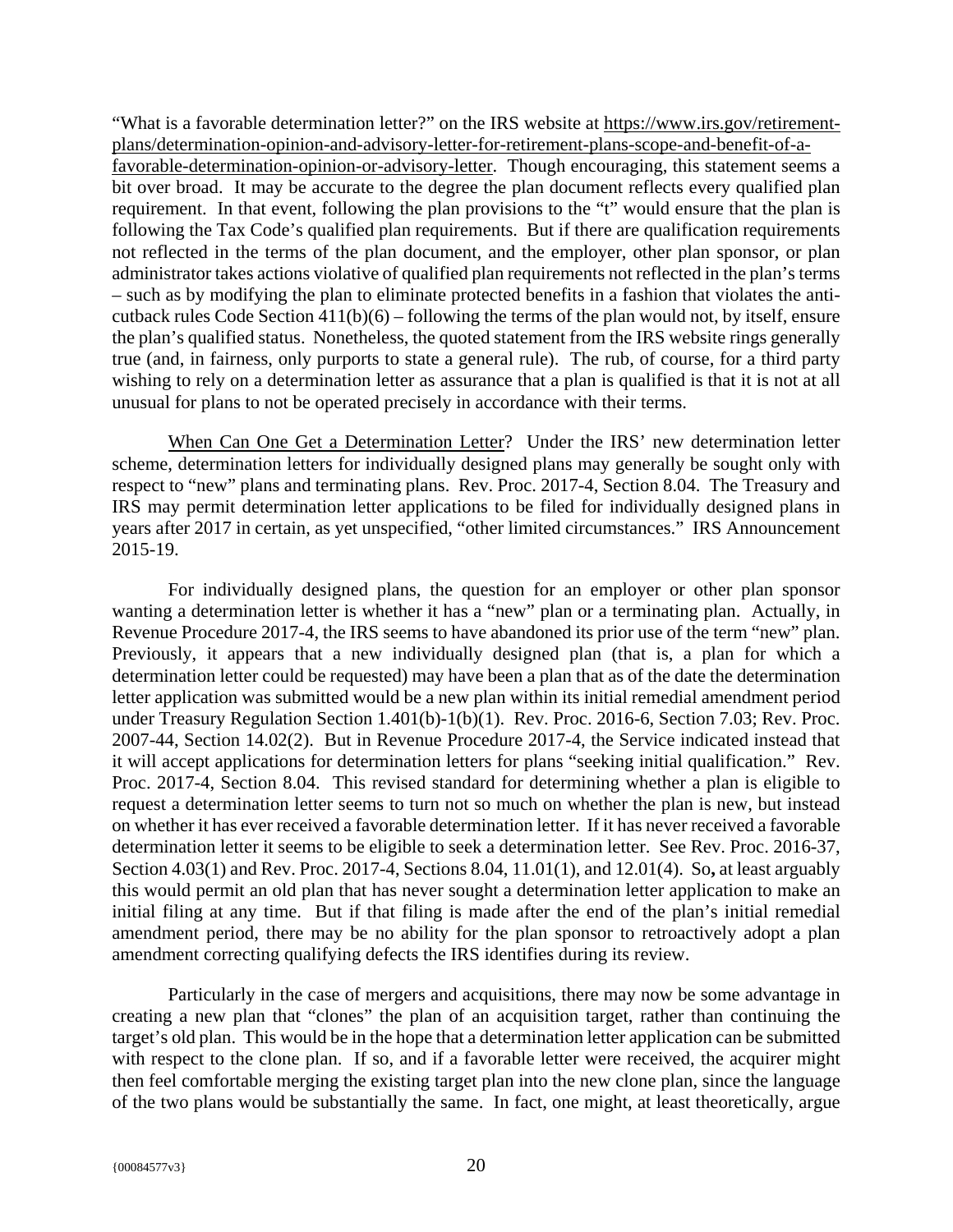that this tactic could be used even where there is no corporate transaction, by running two plans in parallel during the period a determination letter application is pending for a new plan that is a clone of an existing plan. The ability to run a new (clone) plan and old plan simultaneously would depend, in part, on this not causing either plan to fail to meet Tax Code nondiscrimination rules, such as those under the Sections  $410(b)$  or  $401(a)(26)$ , without the benefit of the Section 410(b)(6)(C) relief available in the context of a corporate transaction. To the degree employers and other plan sponsors are creative in taking advantage of the availability of determination letters for new plans, it is possible, of course, that the IRS will respond by refining and clarifying what it means by a plan "seeking initial qualification," to foreclose the opportunity to seek determination letters in these circumstances.

Opinions of Counsel. In light of the curtailment of the determination letter program, a natural question is whether outside employee benefits counsel serving employers and other plan sponsors will issue opinions as to the qualified status of retirement plans. This question arises not so much because it is likely employers or other plan sponsors will ask for such an opinion to satisfy their own curiosity, but instead because they may want an opinion to use in responding to requests from plan auditors or other third parties seeking evidence that a plan is qualified. In other words, the question is whether legal counsel might provide an opinion that could serve the function a determination letter has traditionally served in giving comfort to plan auditors, lenders, parties to corporate transactions, and others with an interest in whether an employer's plan is qualified.

The initial reaction of many law firms following the IRS' announcement that it would dramatically cut back the availability of determination letters was that they would be quite hesitant to issue opinions on the qualified status of plans. After all, a law firm's client's plans are often of considerable age, and were drafted and have been amended by other law firms (or non-lawyers) over a period of many years (often decades). And the law firm may not even have access to some prior versions of the plan document.

At least two major law firms have, however, announced that they are willing to opine on plan documents for plans that are intended to be qualified. One firm has indicated that it will review an individually designed retirement plan document and amendments, and issue an opinion letter regarding the plan document's tax-qualified status. The firm has said that for most plan sponsors it intends to provide this new service on an annual basis, for a flat fee, "to address qualification requirements as they are updated each year."

A second firm has indicated that it will issue opinions "intended to confirm continued benefaction of the IRS' document requirement applicable to an employer's plan(s)." This firm indicated that its service will be "targeted to individually designed plans that have current IRS determination letters," and will build on (a) the plan's last determination letter from the IRS, (b) the IRS' Required Amendment List, and (c) the law firm's "extensive and continuous monitoring of legal developments as they arise."

For a look at what a law firm opinion letter might look like, see Pam Perdue's excellent outline entitled "The End of the Determination Letter Program as We Know It – Implications, Options and Alternatives," from last year's version of this program ("The Year in Employee Benefits 2016: Insights and Strategies for Retirement, Health, and Executive Compensation Plans," April 13-15, 2016).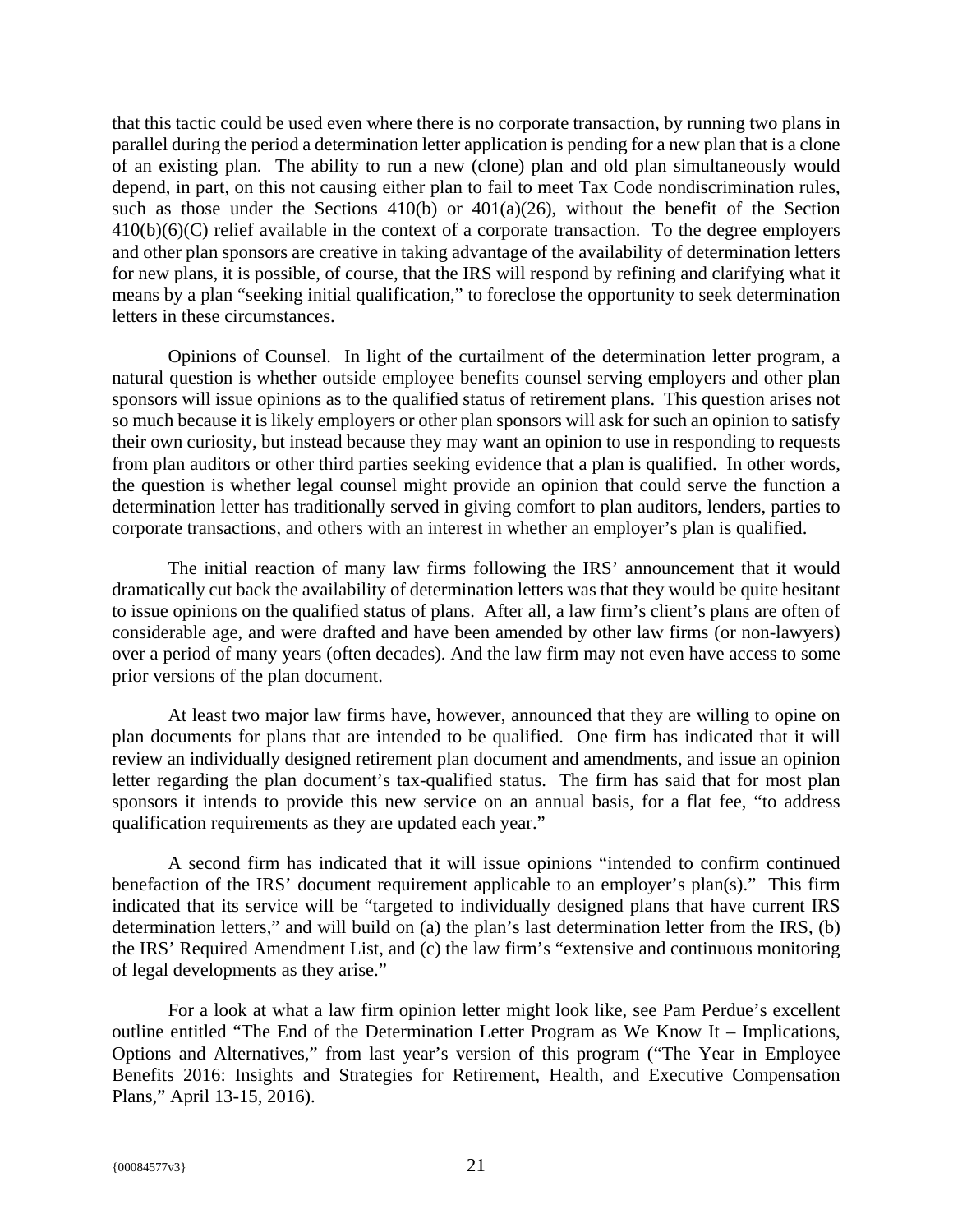What would an opinion letter need to say to serve a client's need? For a plan that has an existing determination letter, one approach might be for a law firm to limit its opinion in a couple of ways. First, since the IRS has indicated that (a) expiration dates in determination letters issued under the now-defunct remedial amendment cycle system are no longer operative (Rev. Proc. 2016-37, Section 13.02, and Rev. Proc. 2017-4, Section 23.02(2)), and (b) even after the law changes, determination letters continue to be valid with respect to those plan provisions not affected by the change in law (Rev. Proc. 2016-37, Section 13.03, and Rev. Proc. 2017-4, Section 23.04), a law firm opinion might relate only to those plan document changes that have been made, or need to be made, in response to changes in the law occurring after the date as of which the law was taken into account under the existing determination letter.

Second, an opinion might indicate that the scope of the law firm's plan review is restricted in the same way the IRS says it will restrict its analysis under Revenue Procedure 2016-37, Section 12. Specifically, the IRS will review individually designed plans for which a determination letter application is permitted based on the Required Amendments List issued during the second calendar year preceding the submission of the application. For terminating plans, the IRS will review the plan for amendments required to be adopted in connection with the plan termination (basically, those amendments necessary to bring the plan up-to-date through current law). So, a law firm opinion might be restricted to considering whether the plan includes those provisions necessary to reflect changes in the law since the date the law was taken into account under the existing determination letter, but not beyond those changes set forth on the Required Amendments List issued during the second calendar year preceding the date of the opinion. For plans with determination letters issued under the recently-departed remedial amendment cycle system, the opinion might be more specific, indicating that it has been reviewed only for changes required by changes in the law reflected on the Cumulative Lists following the one taken into account under the most recent determination letter, plus changes reflected on the Required Amendments Lists through the Required Amendments List issued during the second calendar year preceding the date of the legal opinion.

Any opinion would presumably include disclaimers similar to those applicable to determination letters, such as that the opinion is not valid if facts were misstated to the law firm or were not disclosed to the law firm, or, in particular, if there are additional plan documents that were not provided to the law firm. Rev. Proc. 2017-4, Sections 23.02(1) and 21.03. In addition, similar to the caveat applicable to a determination letter, the opinion would presumably indicate that it may not be relied on to the extent there is a change in a material fact or applicable law. Rev. Proc. 2017-4, Section 23.02(1).

One of the great concerns with respect to opinion letters is a law firm's need to properly take into account the likelihood third parties will wish to rely on it. One may surmise that the very reason an employer or plan sponsor will ask a law firm for an opinion as to the qualified status of a plan will be to satisfy a third party. Particularly where that understanding is explicit, it would presumably then be difficult for the law firm to expressly and effectively prevent those third parties from relying on the opinion. To state the obvious, this poses a considerable possibility of risk for a law firm to consider.

The wild card in the strategy for getting determination letter protection is Code Section 7476. That section reads as follows: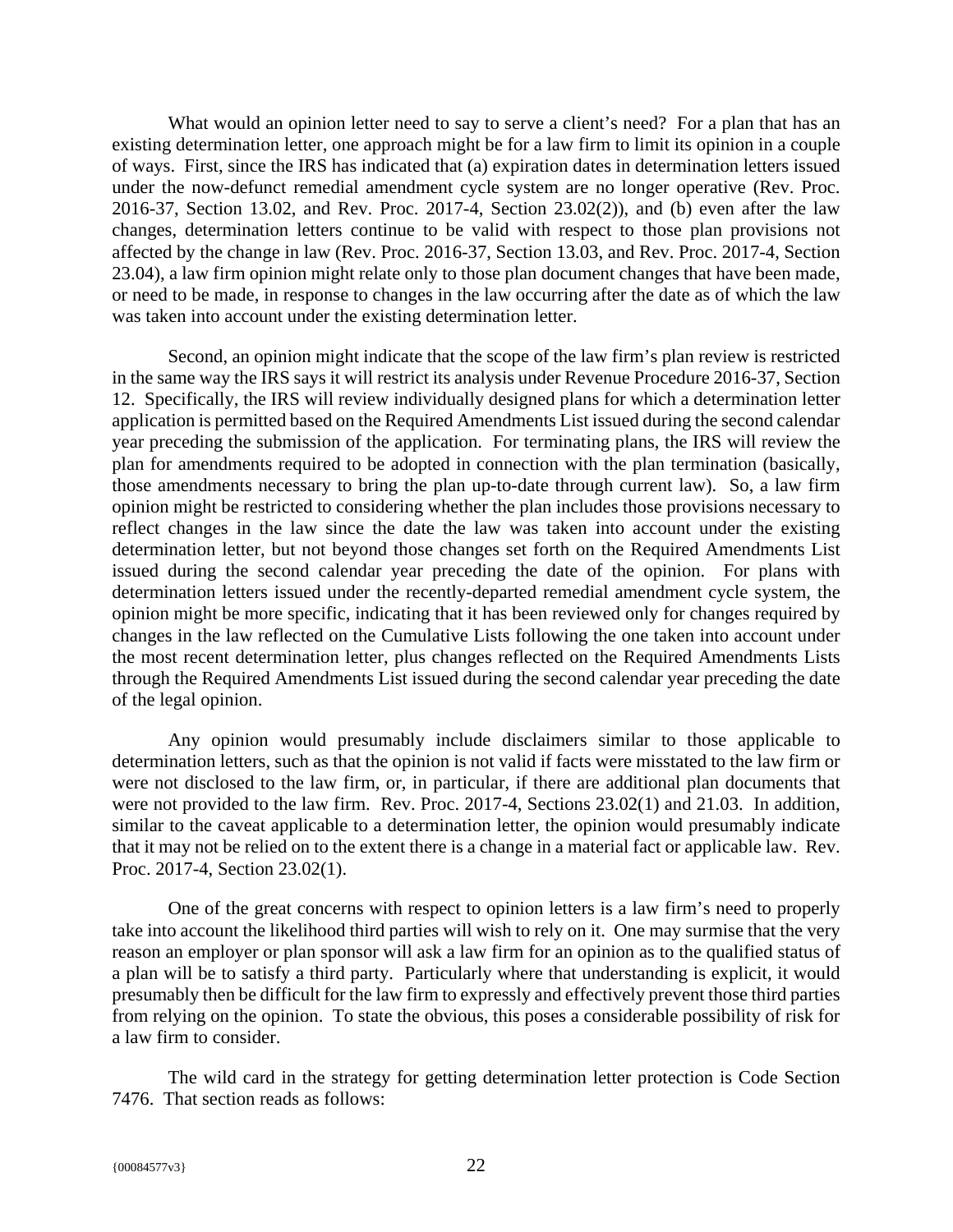#### **(a) Creation of remedy** In a case of actual controversy involving –

**(1)** a determination by the Secretary with respect to the initial qualification or continuing qualification of a retirement plan under subchapter D of chapter 1, or

**(2)** a failure by the Secretary to make a determination with respect to – **(A)** such initial qualification, or

**(B)** such continuing qualification if the controversy arises from a plan amendment or plan termination, upon the filing of an appropriate pleading, the Tax Court may make a declaration with respect to such initial qualification or continuing qualification. Any such declaration shall have the force and effect of a decision of the Tax Court and shall be reviewable as such. For purposes of this section, a determination with respect to a continuing qualification includes any revocation of or other change in a qualification.

#### **(b) Limitations**

#### **(1) Petitioner**

A pleading may be filed under this section only by a petitioner who is the employer, the plan administrator, an employee who has qualified under regulations prescribed by the Secretary as an interested party for purposes of pursuing administrative remedies within the Internal Revenue Service, or the Pension Benefit Guaranty Corporation.

#### **(2) Notice**

For purposes of this section, the filing of a pleading by any petitioner may be held by the Tax Court to be premature, unless the petitioner establishes to the satisfaction of the court that he has complied with the requirements prescribed by regulations of the Secretary with respect to notice to other interested parties of the filing of the request for a determination referred to in subsection (a).

#### **(3) Exhaustion of administrative remedies**

The Tax Court shall not issue a declaratory judgment or decree under this section in any proceeding unless it determines that the petitioner has exhausted administrative remedies available to him within the Internal Revenue Service. A petitioner shall not be deemed to have exhausted his administrative remedies with respect to a failure by the Secretary to make a determination with respect to initial qualification or continuing qualification of a retirement plan before the expiration of 270 days after the request for such determination was made.

#### **(4) Plan put into effect**

No proceeding may be maintained under this section unless the plan (and, in the case of a controversy involving the continuing qualification of the plan because of an amendment to the plan, the amendment) with respect to which a decision of the Tax Court is sought has been put into effect before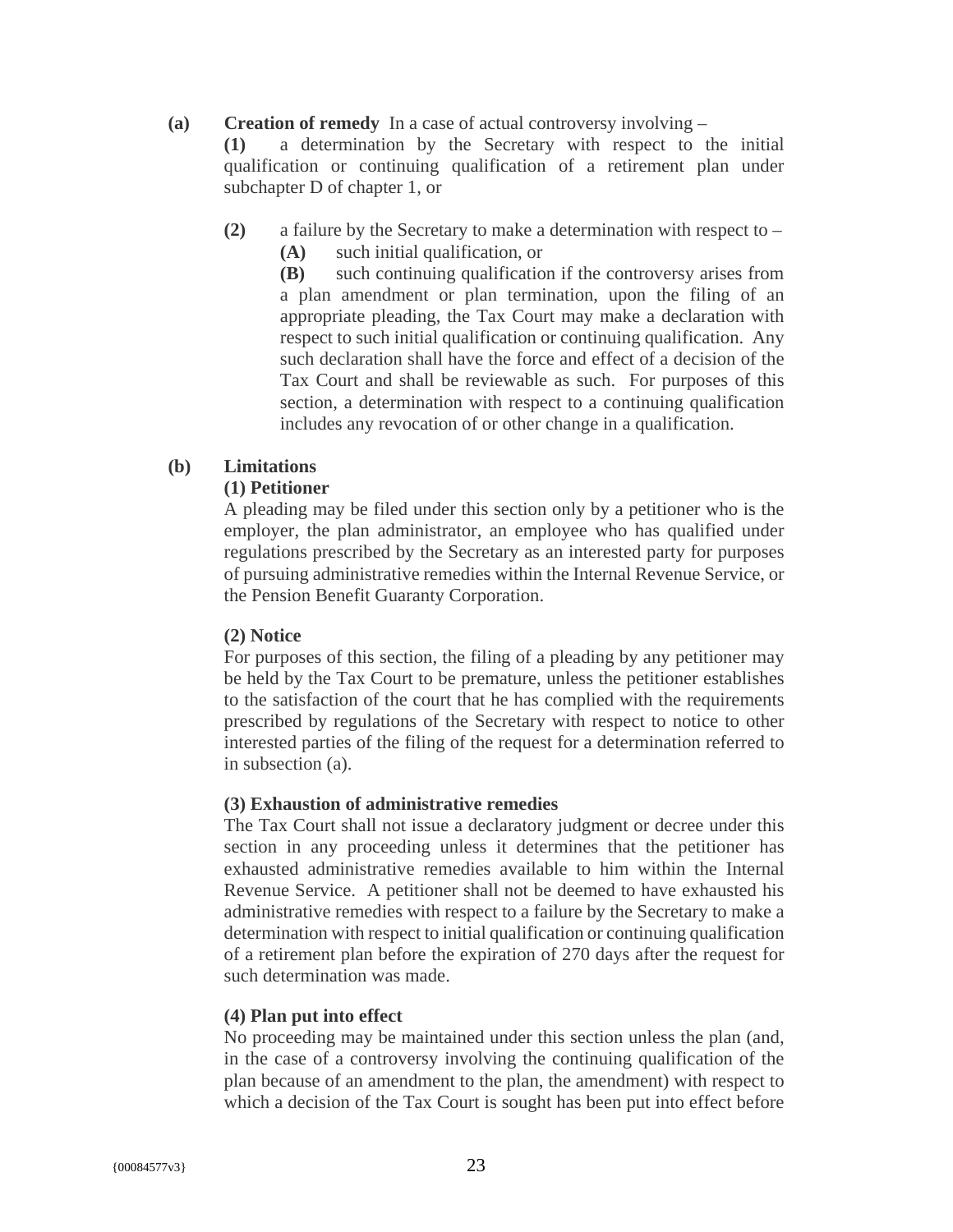the filing of the pleading. A plan or amendment shall not be treated as not being in effect merely because under the plan the funds contributed to the plan may be refunded if the plan (or the plan as so amended) is found to be not qualified.

#### **(5) Time for bringing action**

If the Secretary sends by certified or registered mail notice of his determination with respect to the qualification of the plan to the persons referred to in paragraph (1) (or, in the case of employees referred to in paragraph (1), to any individual designated under regulations prescribed by the Secretary as a representative of such employee), no proceeding may be initiated under this section by any person unless the pleading is filed before the ninety-first day after the day after such notice is mailed to such person (or to his designated representative, in the case of an employee).

#### **(c) Retirement plan**

For purposes of this section, the term "retirement plan" means –

- **(1)** a pension, profit-sharing, or stock bonus plan described in section
- 401(a) or a trust which is part of such a plan, or
- **(2)** an annuity plan described in section 403(a).

#### **(d) Cross reference**

For provisions concerning intervention by Pension Benefit Guaranty Corporation and Secretary of Labor in actions brought under this section and right of Pension Benefit Guaranty Corporation to bring action, see section 3001(c) of subtitle A of title III of the Employee Retirement Income Security Act of 1974.

So, an employer or plan administrator, among others, may file an action in the Tax Court seeking a determination with respect to the continuing qualification of a plan where there is a controversy about that qualification of a plan amendment. And recall that the regulatory extension of the remedial amendment period that applies where a determination letter application has been timely filed, also applies where a petition is timely filed with the Tax Court for a declaratory judgment under Section 7476. In the latter case, retroactive corrections can be made up to the 91<sup>st</sup> day after the Tax Court's decision becomes final. Treas. Reg. § 1.401(b)-1(e)(3)(ii).

One assumes that only where much is at stake, such as where a large plan adopts a plan amendment about which there is a real question as to its effect on the plan's qualified status, would making such a filing be worth the effort. There is an exhaustion of remedy requirement that would require that a determination letter application somehow be filed, perhaps using the forms and processes in place for new plans while noting prominently that the request does not relate to a new plan. See Rev. Proc. 2017-4, Section 22. As to the cost of proceeding under Section 7476, it is helpful that these declaratory judgment decisions are often made based on the materials provided by the plan sponsor to the IRS with the determination letter application and any other administrative record, without resort to extensive discovery or a trial. See, generally, the helpful discussion in this regard the IRS 2002 CPE outline by Jeanette Checchia, John Messman, and Don Parkinson entitled "Summary of Declaratory Judgment, Administrative Record, and Building a Case for Litigation." For a superb discussion of the possibility of using a Section 7476 declaratory